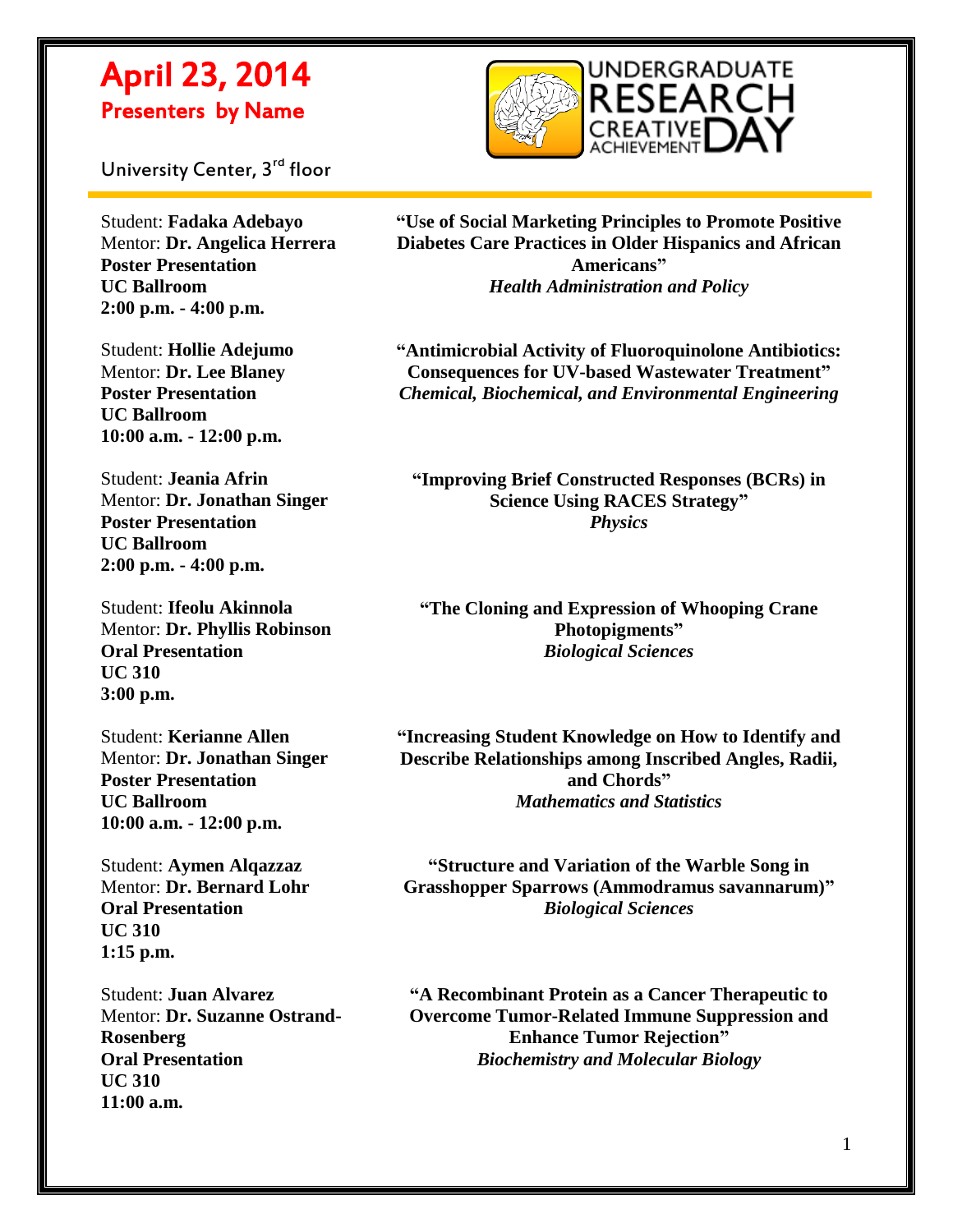

 $\overline{a}$ 



Student: **Chinwendu Amazu** Mentor: **Dr. Laundette Jones Poster Presentation UC Ballroom 10:00 a.m. - 12:00 p.m.**

Student: **William Angel** Mentor: **Dr. Hua Lu Poster Presentation UC Ballroom 2:00 p.m. - 4:00 p.m.**

Student: **Sara Arussy** Mentor: **Dr. Mark Marten Poster Presentation UC Ballroom 12:00 p.m. - 2:00 p.m.**

Student: **Ifemayowa Aworanti** Mentor: **Dr. Douglas Frey Poster Presentation UC Ballroom 2:00 p.m. - 4:00 p.m.**

Student: **Sara Azeem** Mentor: **Dr. Philip Farabaugh Poster Presentation UC Ballroom 12:00 p.m. - 2:00 p.m.**

Student: **Sagar Bajpai** Mentor: **Dr. Charles Bieberich Poster Presentation UC Ballroom 10:00 a.m. - 12:00 p.m.**

Student: **Ademayowa Balogun** Mentor: **Dr. Lasse Lindahl Poster Presentation UC Ballroom 12:00 p.m. - 2:00 p.m.**

**"Investigating a Potential Chemopreventive Agent in a Brca1 Mutant Mouse Model"** *Biochemistry and Molecular Biology*

**"Investigating Reciprocal Regulation of the Circadian Clock by Plant Innate Immunity"** *Biological Sciences*

**"Determining the Effects of Autophagy on Morphology of** *Aspergillus nidulans***"** *Chemical, Biochemical, and Environmental Engineering*

**"Ion Exchange and Mixed-Mode Chromatography for the Optimization of Protein Purification"** *Chemical, Biochemical, and Environmental Engineering*

**"Study of rbfA Suppressor in** *Escherichia coli***"** *Biological Sciences*

**"Enhancing The Inducible Mouse Model for Prostate Inflammation"** *Biochemistry and Molecular Biology*

**"Incorporation of L4 into Ribosomes is Temperature Dependent in L4 Mutant Strains"** *Biological Sciences*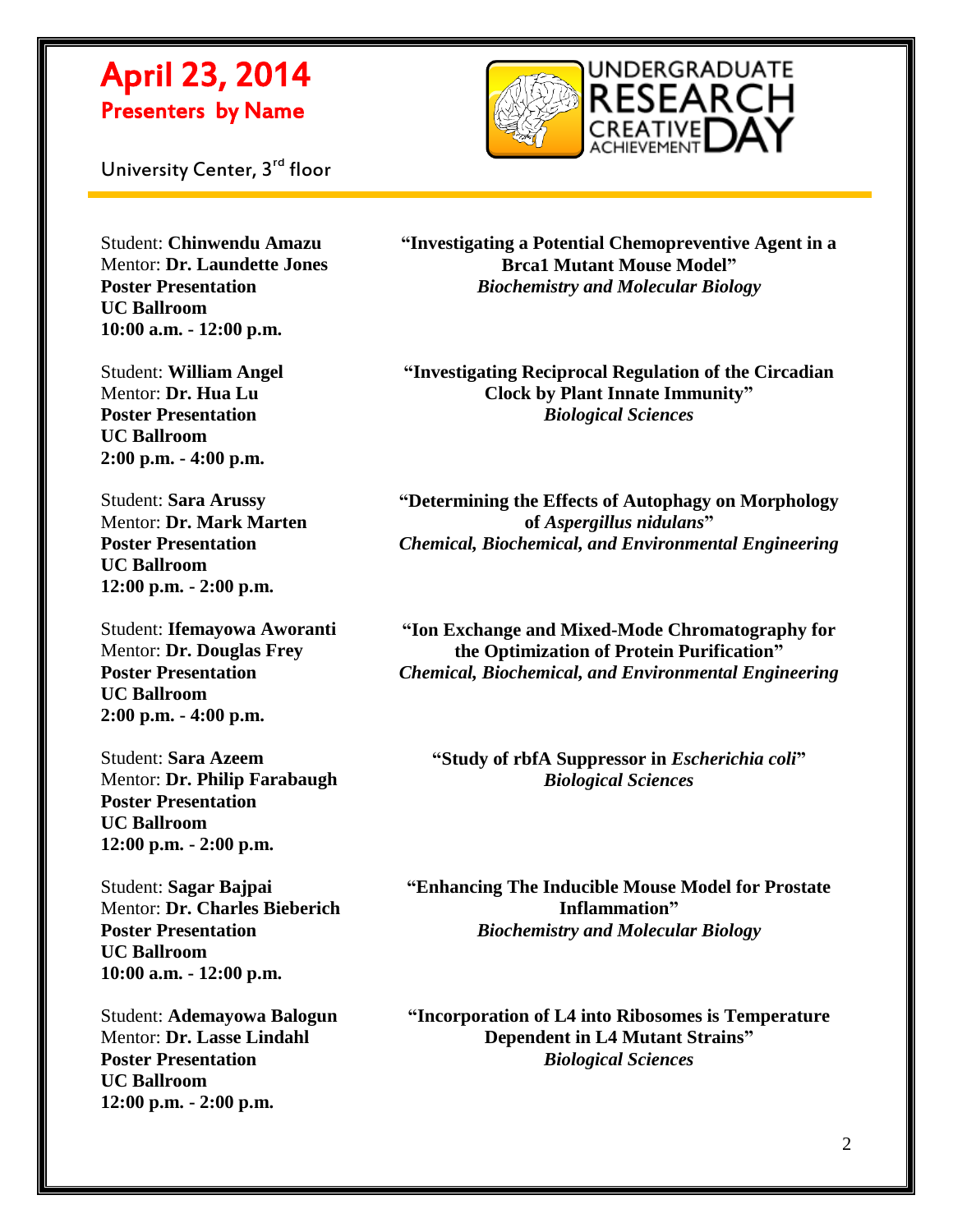

University Center, 3<sup>rd</sup> floor

 $\overline{a}$ 

Student: **Amber Barnett** Mentor: **Ms. Esther Doyle Read Poster Presentation UC Ballroom 2:00 p.m. - 4:00 p.m.**

**"Captain Henry Dashiell's Papers and Neo-Latin, the Continued International Use of Latin in the 18th Century"** *Ancient Studies*

Students: **Alex Barton, Sarah Kalife, Kiara Forman, Scott Forster** Mentor: **Dr. E.F. Charles LaBerge Poster Presentation UC Ballroom 10:00 a.m. - 12:00 p.m.**

Student: **Travis Bell** Mentor: **Dr. John Stolle-McAllister Film Presentation Engineering 023 3:30 p.m.**

Student: **Sierra Benson-Brown** Mentors: **Mr. Timothy Phin**, **Ms. Esther Doyle Read Oral Presentation UC 312 3:15 p.m.**

Students: **Kim Berghaus, Matthew Wilcox** Mentor: **Dr. Michael Hayden Poster Presentation UC Ballroom 12:00 p.m. - 2:00 p.m.**

Student: **Michael Berlin** Mentor: **Dr. Tim Finin Poster Presentation UC Ballroom 2:00 p.m. - 4:00 p.m.**

**"Improving Line-of-sight Coverage of Remote-controlled Drone Using an Autonomous Quadcopter"** *Computer Science and Electrical Engineering*

**"Interculturality between U.S. Americans and Chileans"** *Psychology*

**"Equality in Diaspora: Jews in Ptolemaic Alexandria"** *Ancient Studies*

**"Periodic Poling of Electro-Optic Polymers for Efficient Terahertz Generation"** *Physics*

**"Using Machine Learning to Classify Trouble Tickets"** *Computer Science and Electrical Engineering*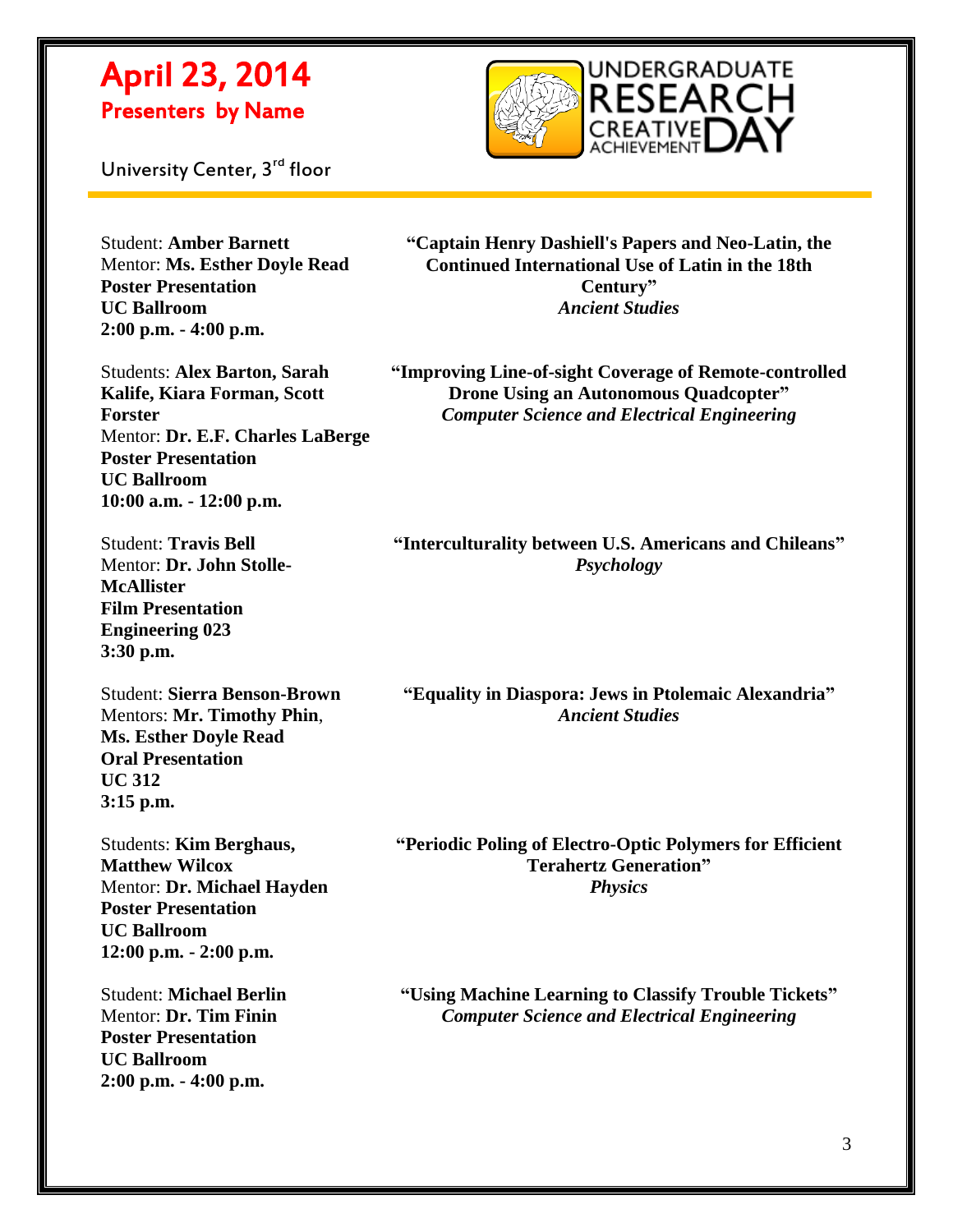

University Center, 3<sup>rd</sup> floor

 $\overline{a}$ 

Student: **Drayton Blanchard** Mentor: **Dr. Gymama Slaughter Oral Presentation Engineering 023 11:30 a.m.**

Student: **Catherine Bloomer** Mentor: **Dr. Christopher Rakes Poster Presentation UC Ballroom 10:00 a.m. - 12:00 p.m.**

Students: **Robert Breen, Rebecca Neubauer, Andrea Gray** Mentor: **Dr. William LaCourse Poster Presentation UC Ballroom 12:00 p.m. - 2:00 p.m.**

Student: **Matthew Brewster** Mentors: **Dr. Matthias Gobbert**, **Professor Bradford Peercy, Professor Padmanabhan Seshaiyer Oral Presentation Engineering 023 2:15 p.m.**

Student: **Drew Buckingham** Mentor: **Dr. Jonathan Singer Poster Presentation UC Ballroom 12:00 p.m. - 2:00 p.m.**

Student: **Grace Calvin** Mentor: **Dr. Charissa Cheah Poster Presentation UC Ballroom 2:00 p.m. - 4:00 p.m.**

**"Characterization of Microfluidic Channels Created Using PDMS and Soft Lithography"** *Mechanical Engineering*

**"Enhancing Students' Level of Geometric Thinking through Van Hiele Phase-based Learning"** *Mathematics and Statistics*

**"Quantification of Buffering Agents in Cell Culture Media"** *Chemistry and Biochemistry*

**"The Influence of Stochastic Parameters on Calcium Waves in a Heart Cell"** *Mathematics and Statistics*

**"Increasing College and Career Readiness through Laboratory Experiments"** *Physics*

**"Maternal Psychological Well-being, Parenting Style, and Chinese Immigrant Children's Social-Emotional Adjustment"** *Psychology*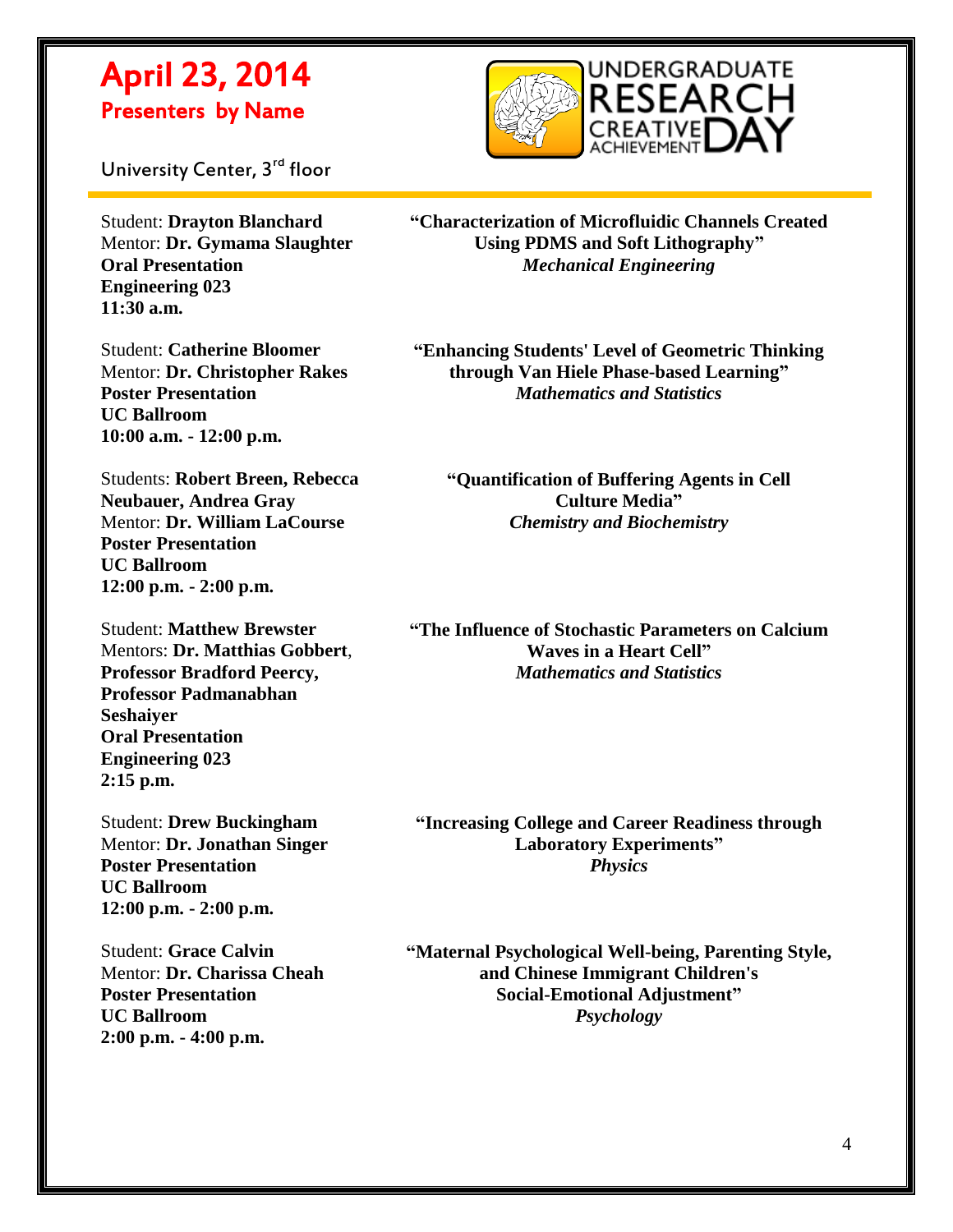

University Center, 3<sup>rd</sup> floor

 $\overline{a}$ 

Student: **Susanna Campbell** Mentor: **Dr. Kevin Omland Poster Presentation UC Ballroom 2:00 p.m. - 4:00 p.m.**

Student: **Kim Casimbon** Mentor: **Dr. Diane Alonso Oral Presentation UC 312 3:30 p.m.**

Student: **Brittany Chatfield** Mentor: **Dr. Christopher Rakes Poster Presentation UC Ballroom 10:00 a.m. - 12:00 p.m.**

Students: **Benjamin Cherry, Oleksandr Aleksandrovych** Mentor: **Mr. Richard Wilson Oral Presentation Engineering 023 1:00 p.m.**

Student: **Cho Fung Chim** Mentor: **Dr. Robin Barry Poster Presentation UC Ballroom 10:00 a.m. - 12:00 p.m.**

Student: **Vivian Chioma** Mentor: **Dr. Joseph Cheer Poster Presentation UC Ballroom 12:00 p.m. - 2:00 p.m.**

Student: **Briani Claggett** Mentor: **Dr. Jeff Leips Poster Presentation UC Ballroom 2:00 p.m. - 4:00 p.m.**

**"Testing For Female Song in Newly Recognized Species: The Puerto Rican Oriole"** *Biological Sciences*

**"Effects of Multitasking on Reading Comprehension and Puzzle Solving"** *Psychology*

> **"Modeling Mathematics"** *Mathematics and Statistics*

**"Possibilities: An Anticipatory Look at the Ethical Issues in Stem Cell Research"** *Philosophy*

**"The Relation between Accurate Perception and Marital Satisfaction in Newlywed Couples"** *Psychology*

**"Fear Be Gone: Endocannabinoids Modulate Subsecond Dopamine Release During the Extinction of Fear Memories"** *Interdisciplinary Studies*

**"Genetic Basis of Natural Variation in Innate Immune Function: The Effects of Syndecan on Phagocytosis"** *Biological Sciences*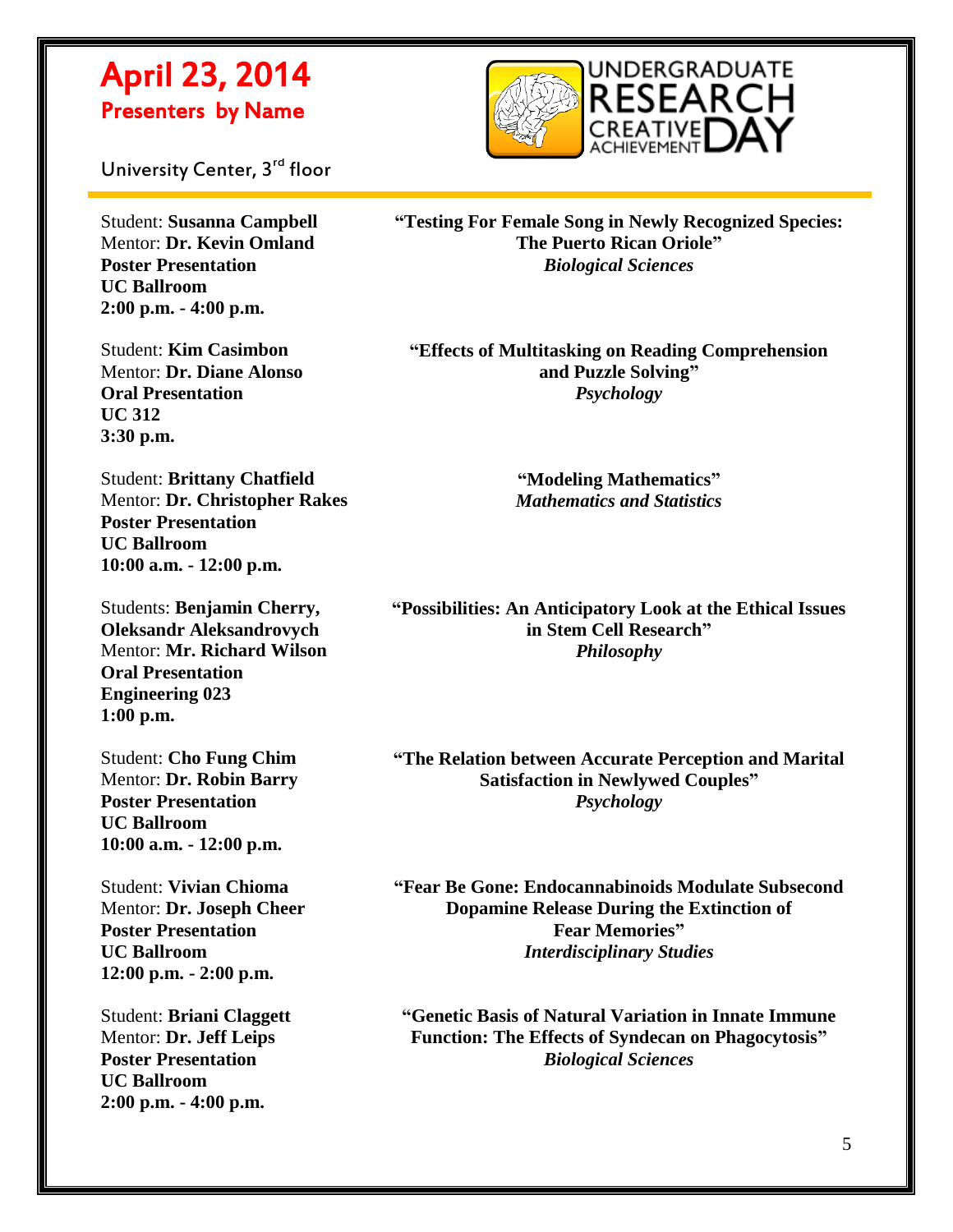

University Center, 3<sup>rd</sup> floor

Student: **Sergiu Costinas** Mentor: **Dr. Bernard Lohr Poster Presentation UC Ballroom 12:00 p.m. - 2:00 p.m.**

 $\overline{a}$ 

Student: **Rachel Crane** Mentor: **Dr. Ilsa Lottes Poster Presentation UC Ballroom 10:00 a.m. - 12:00 p.m.**

Student: **Christine Cruz** Mentor: **Dr. Terry Bouton Poster Presentation UC Ballroom 12:00 p.m. - 2:00 p.m.**

Student: **Steven Dakermanji** Mentor: **Dr. Richard Karpel Oral Presentation Engineering 023 11:00 a.m.**

Student: **Raissa Dantas** Mentor: **Dr. Mark Marten Poster Presentation UC Ballroom 12:00 p.m. - 2:00 p.m.**

Student: **Erica Dasi** Mentor: **Dr. Michelle Starz-Gaiano Poster Presentation UC Ballroom 2:00 p.m. - 4:00 p.m.**

Student: **Beshaun Davis** Mentor: **Dr. Jason Schiffman Poster Presentation UC Ballroom 2:00 p.m. - 4:00 p.m.**

**"Determining Song Choice in Song Birds"** *Biological Sciences*

**"Variation in Human Rights Violations in Iraq: 1991 to the Present"** *Sociology and Anthropology*

> **"The Lost Colony: Finding Elyoner"** *History*

**"The Study of Charged Nanoparticles of Crotamine and Plasmid DNA"** *Chemistry and Biochemistry*

**"Production of Aspergillus nidulans Mutants for the Study of Protein Secretion Mechanisms"** *Chemical, Biochemical, and Environmental Engineering*

**"Characterization of Novel Signaling Regulators in Cell Migration in Drosophila"** *Biological Sciences*

**"Practitioner Preferences Regarding Psychosis Risk Screening"** *Psychology*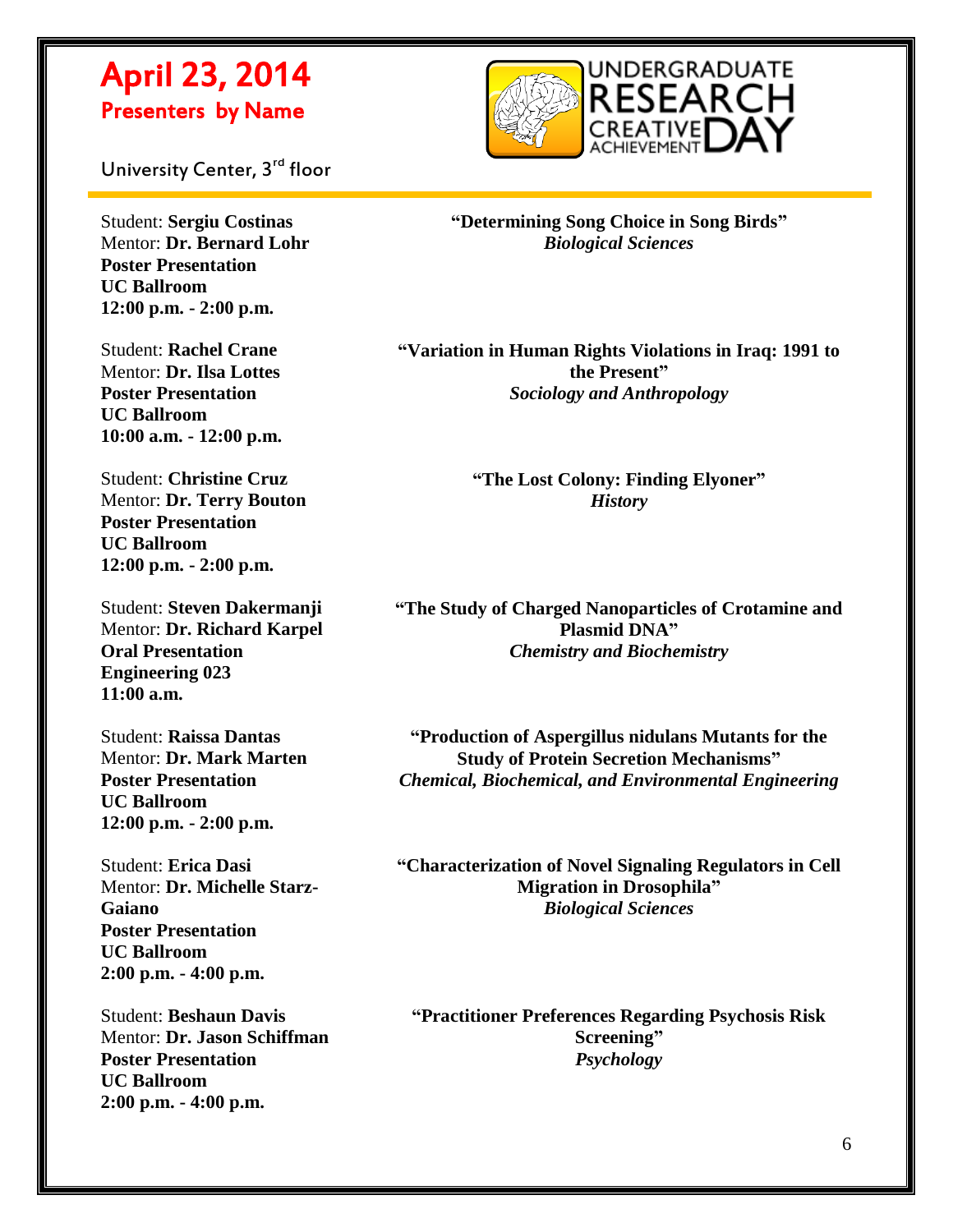

University Center, 3<sup>rd</sup> floor

 $\overline{a}$ 

Student: **Matthew Davis** Mentor: **Dr. Jonathan Singer Poster Presentation UC Ballroom 10:00 a.m. - 12:00 p.m.**

Student: **Nicole De Leon** Mentor: **Dr. Kathy Bryan Oral Presentation UC 312 10:15 a.m.**

**"Motivating Students by Varying Media and Providing Differentiated Instruction"** *Physics*

**"Representation of Families in Caldecott Medal Books from the 1990s"** *American Studies*

Student: **Mariana de Matos Medeiros, Natasha Barlow, Nour Al Ghriwati** Mentor: **Dr. Lynnda Dahlquist Poster Presentation UC Ballroom 2:00 p.m. - 4:00 p.m.**

Student: **Alexis DeVance** Mentor: **Mr. Doug Hamby Artistic Performance Presentation FA 317 10:50 a.m.**

Student: **Stephen DiBenedetto, Brad Potteiger** Mentor: **Dr. Mohamed Younis Poster Presentation UC Ballroom 10:00 a.m. - 12:00 p.m.**

Student: **Juliana Doddridge** Mentor: **Dr. Thomas Field Oral Presentation UC 312 3:45 p.m.**

**"Effects of Anticipatory Anxiety on Children's Pain Tolerance"** *Psychology*

> **"***Salt.Rose.Witness." Dance*

**"Anchor-free Underwater Node Localization Scheme"** *Computer Science and Electrical Engineering*

**"Heaven's Light and Hellfire: A Study of the Post-Vocalic /r/ among Disney's Heroes and Villains"** *Modern Languages, Linguistics, and Intercultural Communication*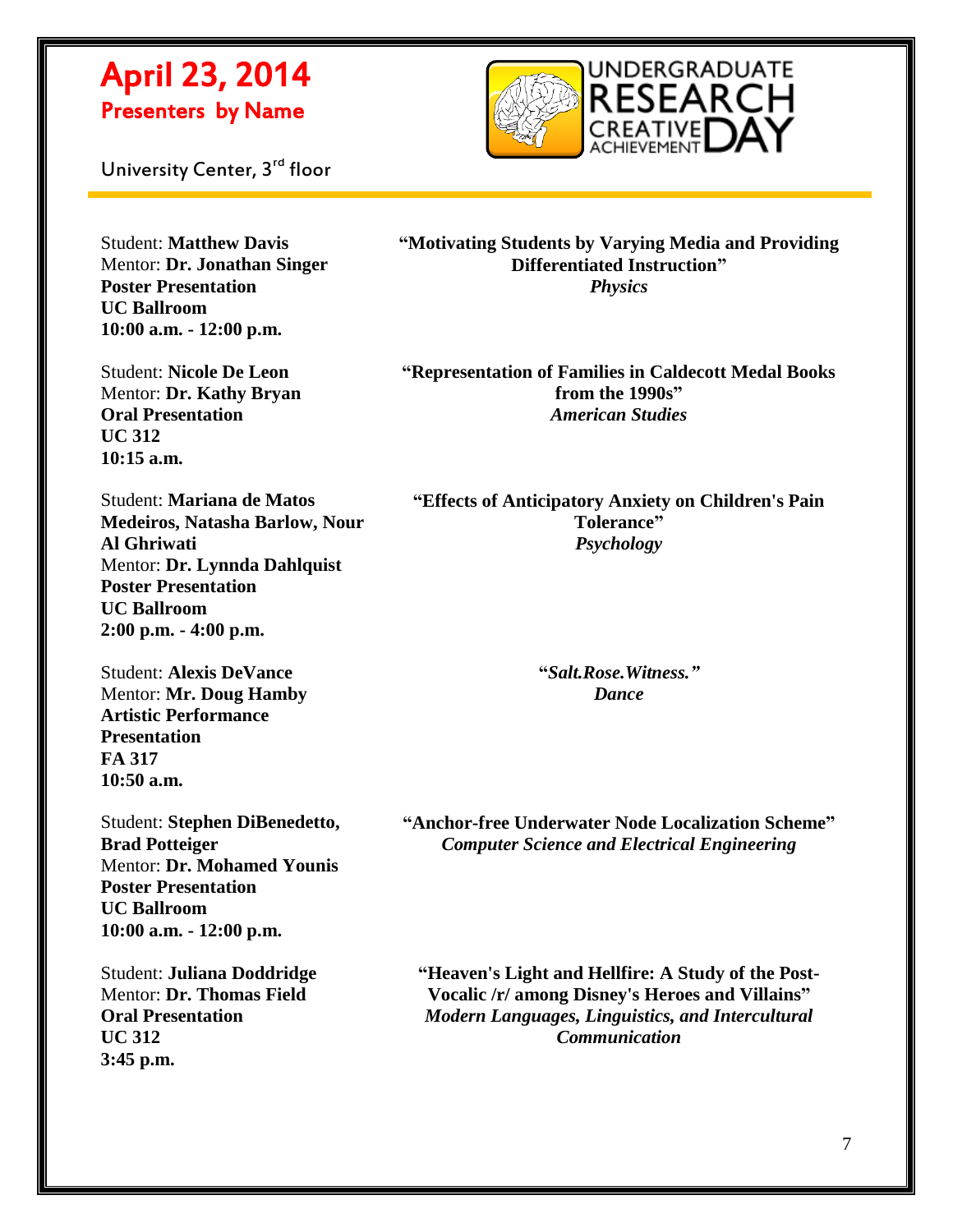

University Center, 3<sup>rd</sup> floor

 $\overline{a}$ 

Student: **Eugene Dorestal** Mentor: **Dr. Jonathan Singer Poster Presentation UC Ballroom 2:00 p.m. - 4:00 p.m.**

Student: **Christine Dougherty** Mentor: **Dr. Jonathan Singer Poster Presentation UC Ballroom 2:00 p.m. - 4:00 p.m.**

Student: **Vy Duong** Mentor: **Dr. Hua Lu Poster Presentation UC Ballroom 2:00 p.m. - 4:00 p.m.**

Student: **Andrea Duval** Mentor: **Dr. Linda Oliva Poster Presentation UC Ballroom 12:00 p.m. - 2:00 p.m.**

Student: **Erin Edwards** Mentors: **Ms. Esther Doyle Read**, **Mr. Timothy Phin Oral Presentation UC 312 3:00 p.m.**

Students: **David Eisen, Kevin Zhang** Mentor: **Dr. Fow-Sen Choa Poster Presentation UC Ballroom 10:00 a.m. - 12:00 p.m.**

**"Improving Sight Reading"** *Music*

**"Improving Students' Proficiency In Reading Skills, Strategies, And Comprehension Through Guided Instruction"** *Biological Sciences*

**"Functional Characterization of Soybean JAR1 Gene in**  *Arabidopsis thaliana***"** *Biological Sciences*

**"Learning in the French Language Classroom: The Effect of Weekly Listening Comprehension Exercises on Student Learning"** *Modern Languages, Linguistics, and Intercultural Communication*

**"From Dracula to Ditches: Exploration of Roman Mithraism in Dacia"** *Ancient Studies*

**"The Influence of Brain Eigen Oscillation Frequencies (Control Channels) to the Executive Functions of Brains"** *Computer Science and Electrical Engineering*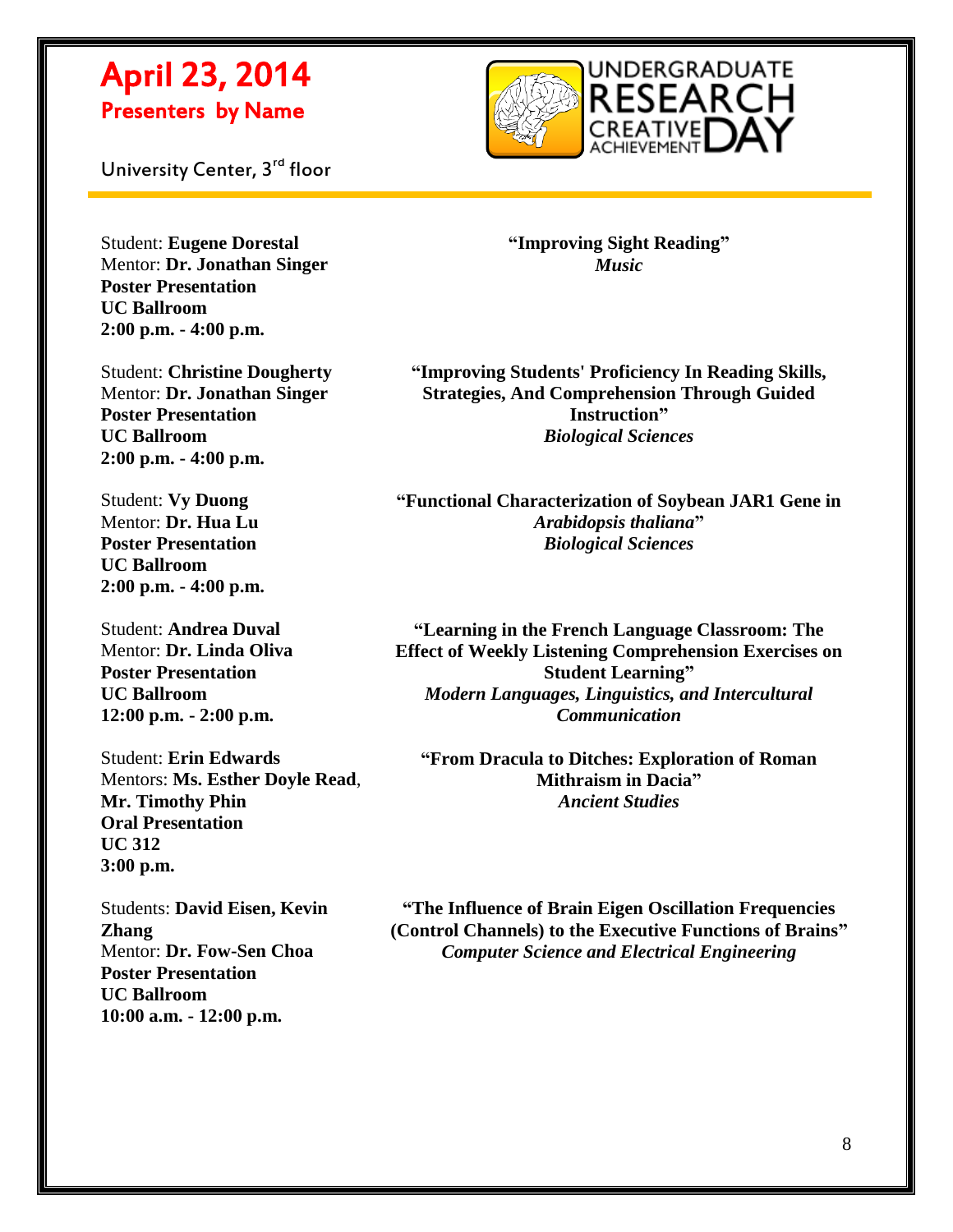

University Center, 3<sup>rd</sup> floor

 $\overline{a}$ 

Student: **Alexander Emmanuelli** Mentor: **Dr. Michael Summers Oral Presentation UC 310 11:30 a.m.**

Student: **Samantha Eng** Mentor: **Dr. Douglas Norris Poster Presentation UC Ballroom 12:00 p.m. - 2:00 p.m.**

Student: **Narges Ershad** Mentor: **Dr. Ilsa Lottes Poster Presentation UC Ballroom 10:00 a.m. - 12:00 p.m.**

Student: **Alexander Evans** Mentor: **Dr. Shuyan Sun Poster Presentation UC Ballroom 12:00 p.m. - 2:00 p.m.**

Student: **Faith Evans** Mentor: **Dr. Danielle Beatty Poster Presentation UC Ballroom 10:00 a.m. - 12:00 p.m.**

Student: **Shafaq Fatima** Mentor: **Dr. Shuyan Sun Poster Presentation UC Ballroom 10:00 a.m. - 12:00 p.m.**

Student: **Matthew Fertig, Matt Law** Mentor: **Mr. Richard Wilson Oral Presentation Engineering 023 1:00 p.m.**

**"The Interactions Between the 5'UTR and CANC Protein in Late Phase Viral Assembly of the Murine Leukemia Virus"** *Biochemistry and Molecular Biology*

**"Characterizing the Foraging Behavior of Malaria Vectors During the Wet Season in Nchelenge, Zambia"** *Biochemistry and Molecular Biology*

**"Violations of Human Rights in Four Non-western Countries: Afghanistan, Iran, Nigeria and Saudi Arabia"** *Sociology and Anthropology*

**"The Relationship between Academic and Social Self-Concepts and Reading and Mathematics Achievement"** *Psychology*

**"Effects of Avoidant Coping on Daily Mood among Blacks and Latinos with Recent Discrimination Experiences"** *Psychology*

**"Body Weight and Internalizing Problem Behaviors: Social Support, Self-Concept and Locus of Control as Protective Factors"** *Psychology*

**"Quantum Computing"** *Computer Science and Electrical Engineering*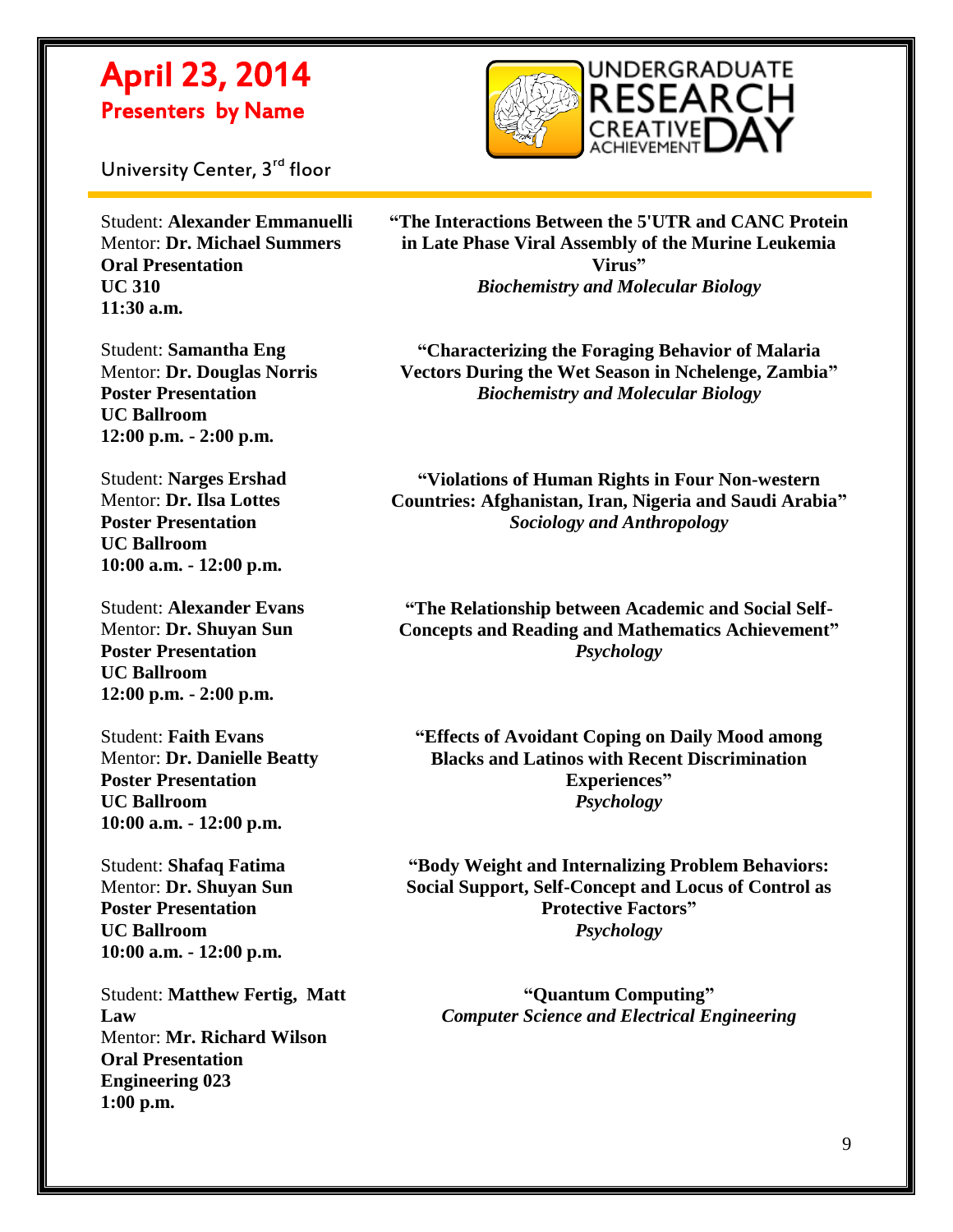

University Center, 3<sup>rd</sup> floor

 $\overline{a}$ 

Student: **Deborah Firestone** Mentor: **Mr. Neal McDonald Film Presentation Engineering 023 10:45 a.m.**

Student: **Mabelle Fomundam** Mentor: **Dr. Alan Kreizenbeck Film Presentation Engineering 023 3:15 p.m.**

Student: **Michael Fornaro** Mentor: **Dr. Jonathan Singer Poster Presentation UC Ballroom 2:00 p.m. - 4:00 p.m.**

Student: **Elizabeth Forney** Mentor: **Dr. Cheryl North Poster Presentation UC Ballroom 2:00 p.m. - 4:00 p.m.**

Student: **Ian Forsythe** Mentor: **Dr. Bambi Chapin Oral Presentation UC 312 1:30 p.m.**

Student: **Jeremy Fryer** Mentor: **Dr. Linda Oliva Poster Presentation UC Ballroom 2:00 p.m. - 4:00 p.m.**

Students: **Robert Gagliardi, Ralph Kenneth Colmenar** Mentor: **Dr. Jason Kestner Poster Presentation UC Ballroom 12:00 p.m. - 2:00 p.m.**

**"Brush and Bone: An Animated Look at the Beauty Beyond Skin-Deep"** *Visual Arts*

> **"Boalian Theatre in Practice"** *Theatre*

**"Increasing Student Achievement by Outlining Curriculum with Guiding Problems"** *Mathematics and Statistics*

**"A Compound-Complex Problem: Methods for Increasing Sentence Variation"** *Englsih*

**"Recording an Experience of Literacy: A Person-Centered Approach"** *Sociology and Anthropology*

**"Improving Students' Critical Thinking When Using Charts and Graphs"** *History*

**"Investigation into Dipole Interactions of Ultra-Cold Fermions in a Harmonic Trap"** *Physics*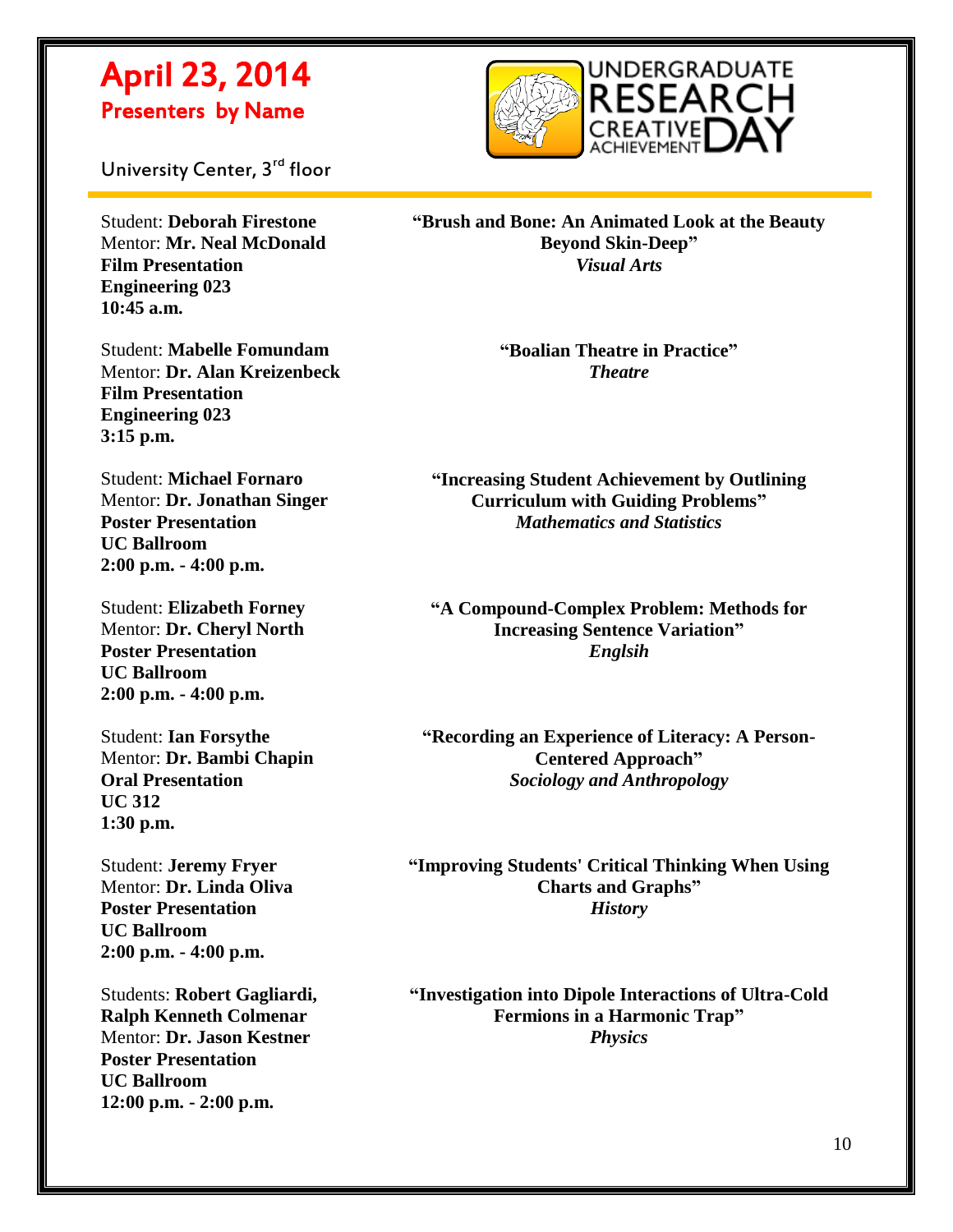

University Center, 3<sup>rd</sup> floor

 $\overline{a}$ 

Students: **Game Developers' Club Paul Tschirgi, Michael Leung, Alex Lacey, Ted Cordle, Calvin Kumagai, Eliot Carney-Seim, Austin Pagano** Mentor: **Dr. Marc Olano Poster Presentation UC Ballroom 10:00 a.m. - 4:00 p.m.**

Student: **Zoe Gensheimer** Mentor: **Mr. Mark Durant Oral Presentation Engineering 023 1:45 p.m.**

Student: **Sanchari Ghosh** Mentor: **Dr. Suzanne Ostrand-Rosenberg Poster Presentation UC Ballroom 10:00 a.m. - 12:00 p.m.**

Student: **Kaitlyn Golden** Mentor: **Dr. Anne Brodsky Oral Presentation UC 312 2:45 p.m.**

Student: **Andrew Goodwin** Mentor: **Dr. Rachel Brewster Poster Presentation UC Ballroom 10:00 a.m. - 12:00 p.m.**

Student: **Deepika Gorre** Mentor: **Dr. Shuyan Sun Poster Presentation UC Ballroom 12:00 p.m. - 2:00 p.m.**

**"Innovations in Computer Game Development"** *Visual Arts*

**"Mirror Images: The U.S. and its 'Southern Brother'"** *Visual Arts*

**"Tumors May Prevent Anti-Tumor Immunity by Altering Plasma Membrane Molecules Essential for T-Cell Activation"** *Biological Sciences*

**"Resource-sharing and Psychological Sense of Community among First-Generation Latin American Immigrants"** *Psychology*

**"The Zebrafish Embryonic Brain is Tolerant to Oxygen Deprivation"** *Biological Sciences*

**"Associations Between Early Parental Involvement, Home Language, and Academic Achievement in Later School Years"** *Psychology*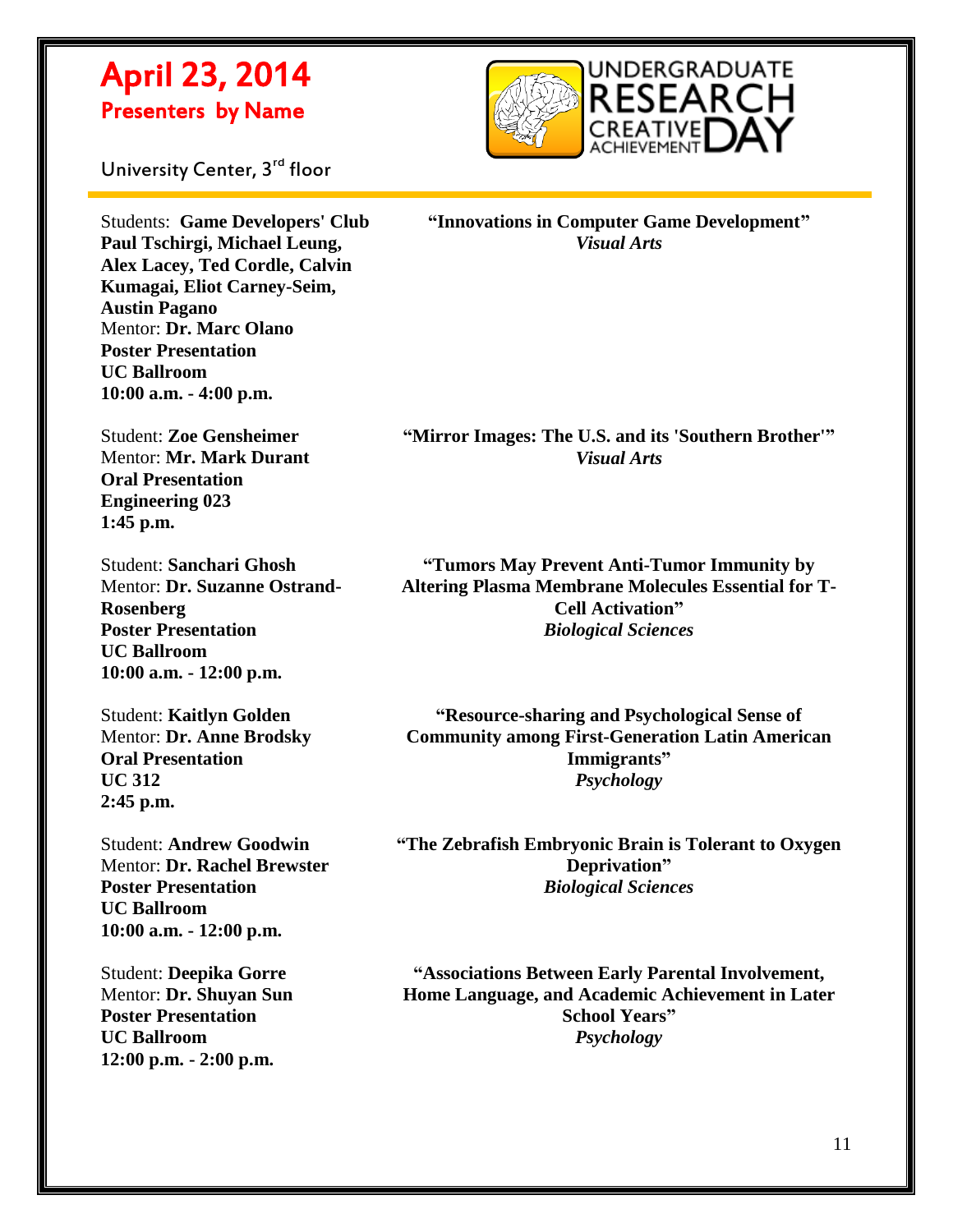

University Center, 3<sup>rd</sup> floor

 $\overline{a}$ 

Student: **Jeremy Gosnell** Mentor: **Dr. Christopher Rakes Poster Presentation UC Ballroom 12:00 p.m. - 2:00 p.m.**

Student: **Hamsa Gowda** Mentors: **Dr. Yordan Kostov**, **Dr. Marie-Christine Daniel Poster Presentation UC Ballroom 10:00 a.m. - 12:00 p.m.**

Student: **Molly Greenhouse** Mentor: **Ms. Esther Doyle Read Poster Presentation UC Ballroom 12:00 p.m. - 2:00 p.m.**

Student: **Alexandra Grieves** Mentor: **Dr. Linda Oliva Poster Presentation UC Ballroom 2:00 p.m. - 4:00 p.m.**

Student: **Raquel Grinage** Mentor: **Dr. Michelle Scott Poster Presentation UC Ballroom 2:00 p.m. - 4:00 p.m.**

Student: **Brenda Gutierrez** Mentor: **Dr. George Weiblen Poster Presentation UC Ballroom 2:00 p.m. - 4:00 p.m.**

**"Precision in Measurement"** *Mathematics and Statistics*

**"Oxidized Cellulose Route to Production of Silver Nanoparticles"** *Chemical, Biochemical, and Environmental Engineering*

**"The (Be)coming of the Greeks:•Reviewing Archaeological Evidence for Greek Arrival ca. 2200 B.C.E."** *Ancient Studies*

**"The Effect of Progress Checkpoints on Student Performance"** *Modern Languages, Linguistics, and Intercultural Communication*

**"Rhinelander v Rhinelander: Challenging Racial Hierarchies in the 1920s"** *History*

**"DNA Barcoding for Pharmaceutical Discovery in Fungal Endophytes"** *Biological Sciences*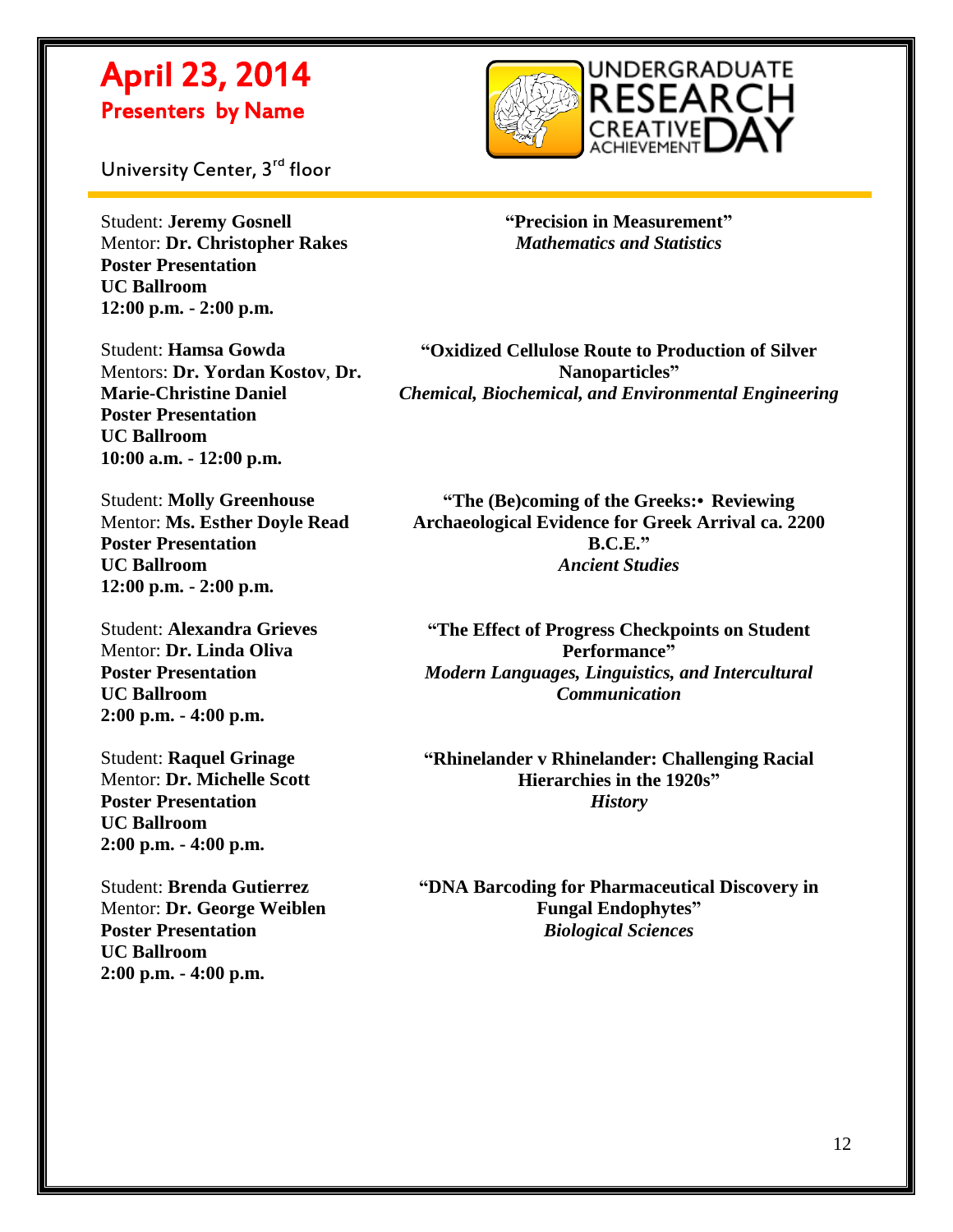

University Center, 3<sup>rd</sup> floor

 $\overline{a}$ 

Student: **Hannah Gutjahr** Mentors: **Dr. Christopher Murphy**, **Ms. Galina Portnoy Poster Presentation UC Ballroom 10:00 a.m. - 12:00 p.m.**

Student: **Jichele Harris** Mentor: **Dr. Mark Rogers Poster Presentation UC Ballroom 10:00 a.m. - 12:00 p.m.**

Student: **Samantha Hawkins** Mentor: **Dr. Sarah Chard Oral Presentation UC 312 1:45 p.m.**

Students: **Xiaofei He, Patrick Husson** Mentor: **Dr. E.F. Charles LaBerge Poster Presentation UC Ballroom 12:00 p.m. - 2:00 p.m.**

Student: **Nicholas Heroux** Mentor: **Dr. Bernard Rabin Poster Presentation UC Ballroom 10:00 a.m. - 12:00 p.m.**

Student: **Mary Hester** Mentor: **Dr. Carolyn Forestiere Poster Presentation UC Ballroom 12:00 p.m. - 2:00 p.m.**

**"Does Coping Style Account for Differences in Posttraumatic Stress Symptoms among Partner-Violent Men?"** *Psychology*

**"Correlation of Initial Steps and Balance in a Simulated Fall"** *Mechanical Engineering*

**"Baltimore Voices: Creating a Comprehensive Sense of Place and Identity"** *Sociology and Anthropology*

**"Image Processing for Steel Quality Control"** *Computer Science and Electrical Engineering*

**"Cognitive Effects of Proton Irradiation at Differing Energies and Exposures"** *Psychology*

**"Arts Advocacy: Promoting Policy Change"** *Political Science*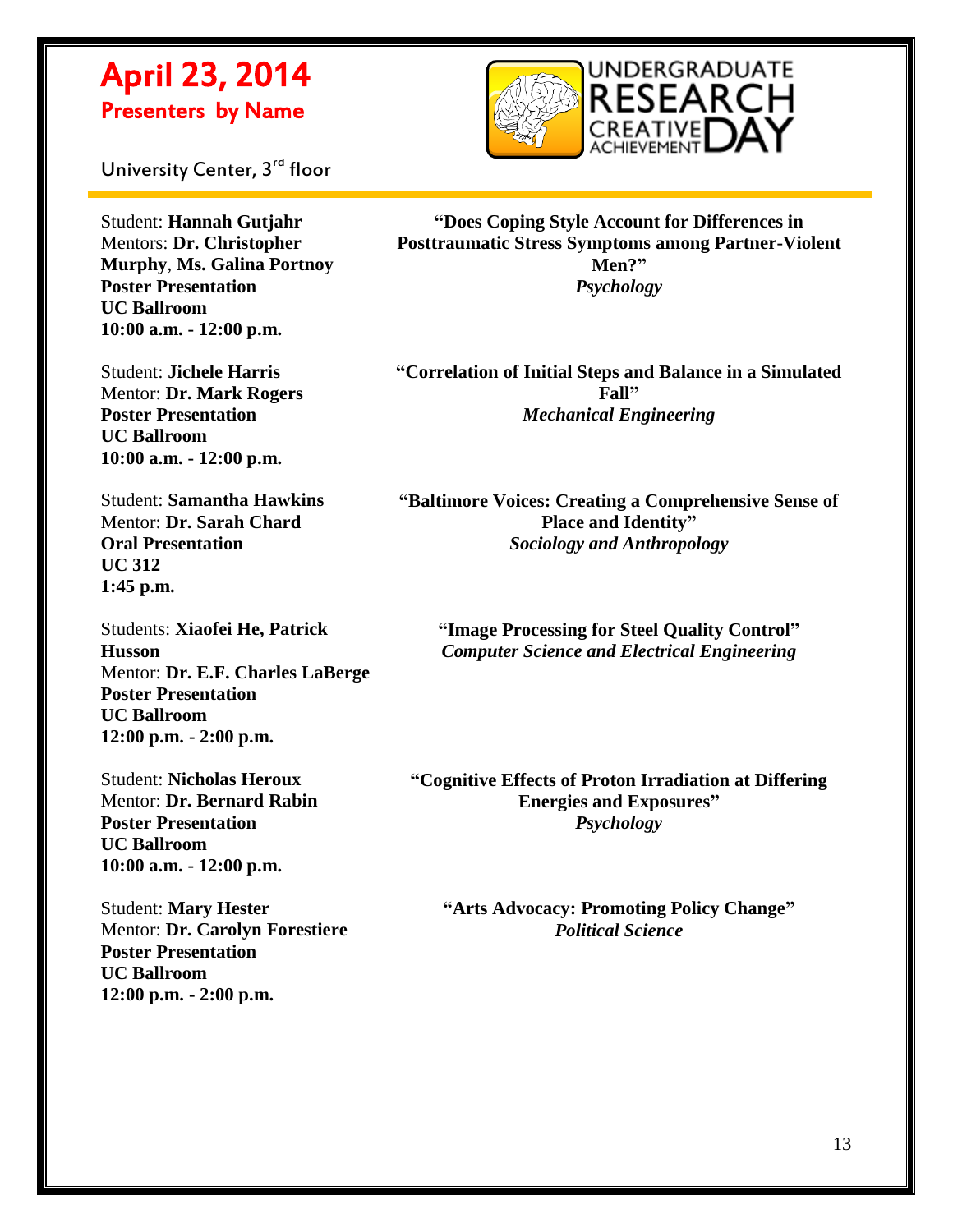

University Center, 3<sup>rd</sup> floor

Student: **Emily Hinz** Mentor: **Dr. Lisa Cella Oral Presentation Engineering 023 2:00 p.m.**

 $\overline{a}$ 

Students: **Marcus Hockaday, Kathleen Greaney, Jamie Jaegers, Arielle Ngameni Mouani** Mentor: **Ms. Galina Madjaroff Poster Presentation UC Ballroom 12:00 p.m. - 2:00 p.m.**

Student: **Hannah Hollamon** Mentor: **Dr. Kathy Bryan Oral Presentation UC 312 10:30 a.m.**

Student: **Catherine Hornback Abdullah Ali** Mentor: **Dr. Amy Hurst Poster Presentation UC Ballroom 10:00 a.m. - 12:00 p.m.**

Students: **Dalton Hughes, Madison Bondoc, Hollie Adejumo, Chris Mullen** Mentor: **Dr. Lee Blaney Oral Presentation UC 310 10:45 a.m.**

Student: **Michael Ishak** Mentor: **Dr. Stephen Miller**, **Mr. Jose Ortega Poster Presentation UC Ballroom 10:00 a.m. - 12:00 p.m.**

**"The Kincaid Legacy"** *Music*

**"BreakingGround with Connect"** *Aging Studies*

**"Exploration of ESL Classroom Pedagogies"** *American Studies*

> **"Adaptive User Interfaces"** *Information Systems*

**"Evaluating the Efficacy of Low-tech Processes in Removing Bacterial Contaminants from Drinking Water Supplies"** *Chemical, Biochemical, and Environmental Engineering*

**"Environmental Effects on Cellular Differentiation Regulation"** *Biological Sciences*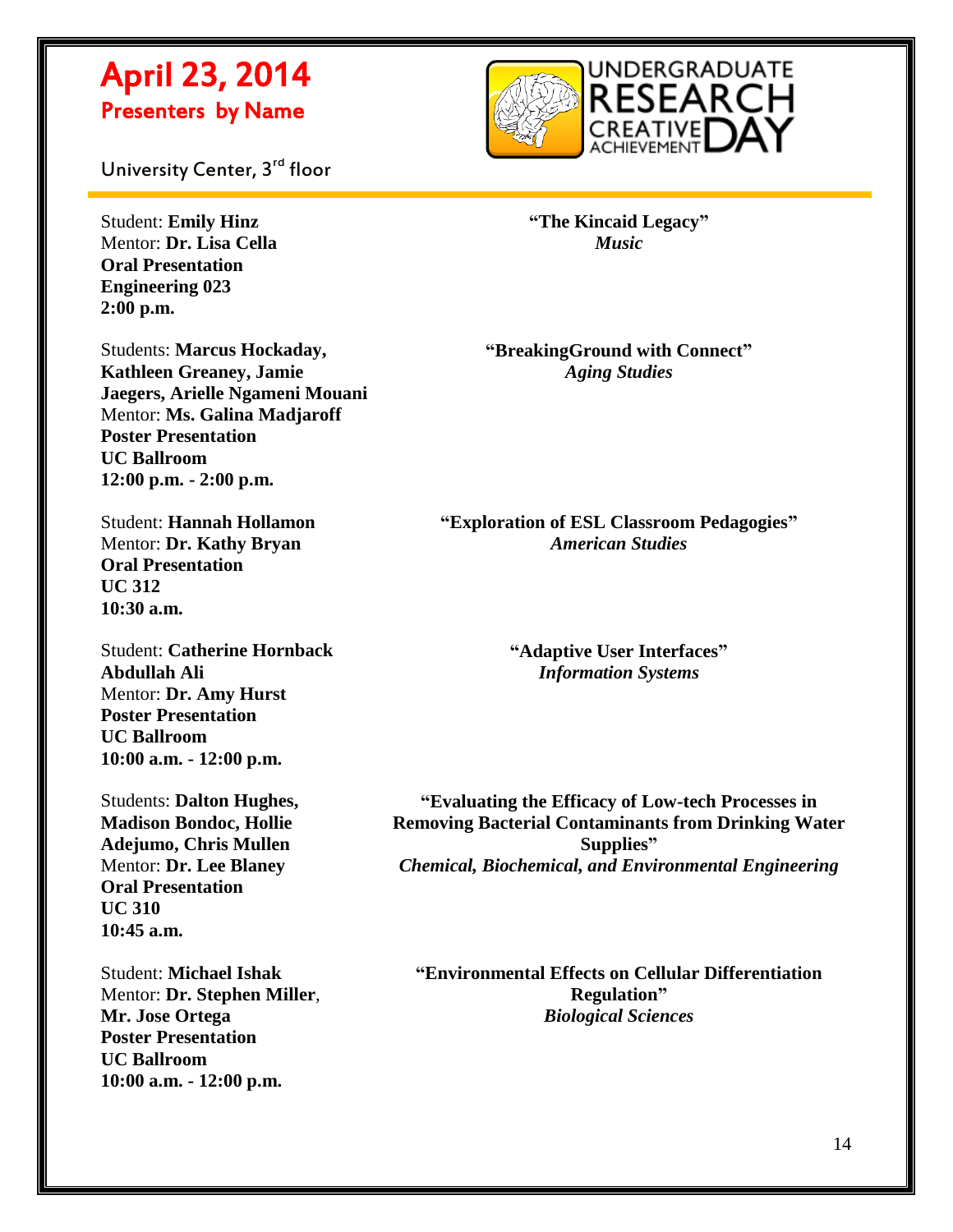

University Center, 3<sup>rd</sup> floor

 $\overline{a}$ 

Students: **Abigail Jackson, Jessica Ortega** Mentors: **Dr. Phyllis Robinson**, **Dr. Kathleen Hoffman Poster Presentation UC Ballroom 12:00 p.m. - 2:00 p.m.**

Student: **Jesse Johnson** Mentor: **Dr. Paul Smith Poster Presentation UC Ballroom 10:00 a.m. - 12:00 p.m.**

Student: **Kendra Johnson** Mentor: **Dr. Ian Thorpe Oral Presentation UC 310 2:15 p.m.**

Student: **Michaela Jones** Mentor: **Dr. Michelle Starz-Gaiano Poster Presentation UC Ballroom 10:00 a.m. - 12:00 p.m.**

Students: **Dimitri Jordan, Jean Hopewell** Mentor: **Dr. Robert Rubinstein Poster Presentation UC Ballroom 12:00 p.m. - 2:00 p.m.**

Students: **Ki Jung, Julia Gao, Neema Philippe** Mentor: **Dr. Bernard Lohr Poster Presentation UC Ballroom 10:00 a.m. - 12:00 p.m.**

**"A Mathematical Model of Melanopsin Phototransduction and Light Adaptation"** *Biological Sciences*

**"Examining a Metal-Binding Motif in Novel Inhibitors of the Hepatitis C Virus NS3 Helicase"** *Chemistry and Biochemistry*

**"Understanding the Molecular Mechanisms of Synergistic Inhibition of the Hepatitis C Virus (HCV) Polymerase"** *Chemistry and Biochemistry*

**"Investigating a Requirement for the shep Gene in Cell Migration"** *Biological Sciences*

**"An Updated Perspective on Fishman's Eight Stages of Language Loss"** *Sociology and Anthropology*

**"Song Output and Patterning in Grasshopper Sparrows (***Ammodramus savannarum***)"** *Biological Sciences*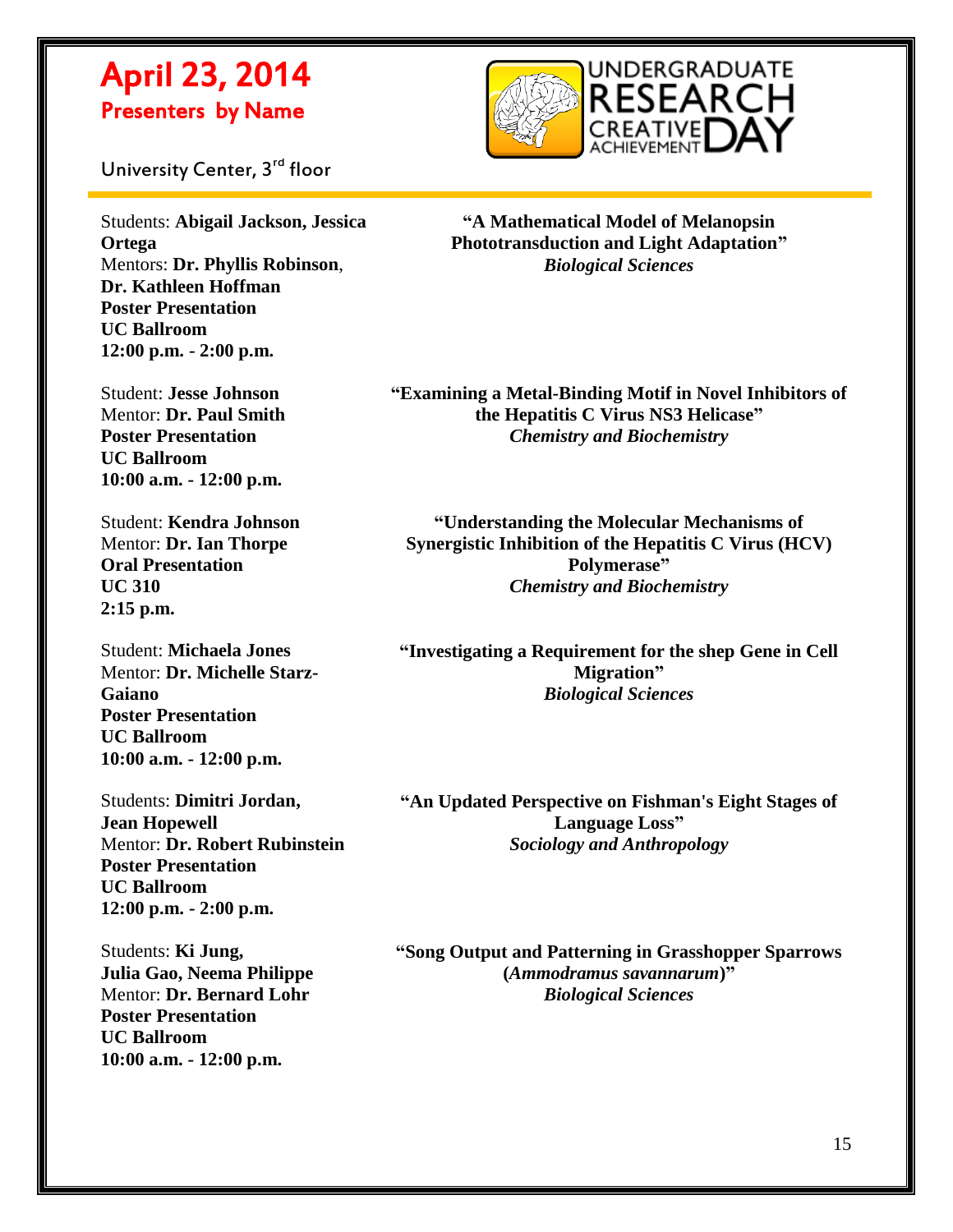

University Center, 3<sup>rd</sup> floor

 $\overline{a}$ 

Student: **Caroline Jurney** Mentor: **Dr. Susan McCully Poster Presentation UC Ballroom 10:00 a.m. - 12:00 p.m.**

Student: **Imesha Kalansuriya** Mentor: **Dr. Shawn Bediako Poster Presentation UC Ballroom 2:00 p.m. - 4:00 p.m.**

Student: **Noora Kanfash** Mentor: **Dr. Roland Thorpe Poster Presentation UC Ballroom 10:00 a.m. - 12:00 p.m.**

Students: **Stephen Kelley, Marissa Regelin** Mentor: **Ms. Sally Shivnan**, **Ms. Guenet Abraham Journal Release Lobby 10:00 a.m. - 3:00 p.m.12:00 p.m. - 2:00 p.m.**

Student: **Noore-Sabah Khan** Mentor: **Dr. Danielle Beatty Poster Presentation UC Ballroom 10:00 a.m. - 12:00 p.m.**

Student: **Amy Kim** Mentor: **Dr. Christopher Rakes Poster Presentation UC Ballroom 2:00 p.m. - 4:00 p.m.**

**"Attracting a Younger Audience to Live Theatre in Baltimore"** *Theatre*

**"Clinical and Psychosocial Factors Associated with Pediatric Sickle Cell Retinopathy"** *Psychology*

**"The Association among Race, Marital Status, and Preventive Services"** *Health Administration and Policy*

**"***Bartleby 2014***: Interpretive Artwork, Engaging with Poetry and Prose"** *English*

**"Body Mass Index Moderates the Relation of Diary Negative Mood to Ambulatory Blood Pressure in Urban Blacks and Latinos"** *Psychology*

**"Applying Mathematical Modeling in the STEM 8 Classroom"** *Mathematics and Statistics*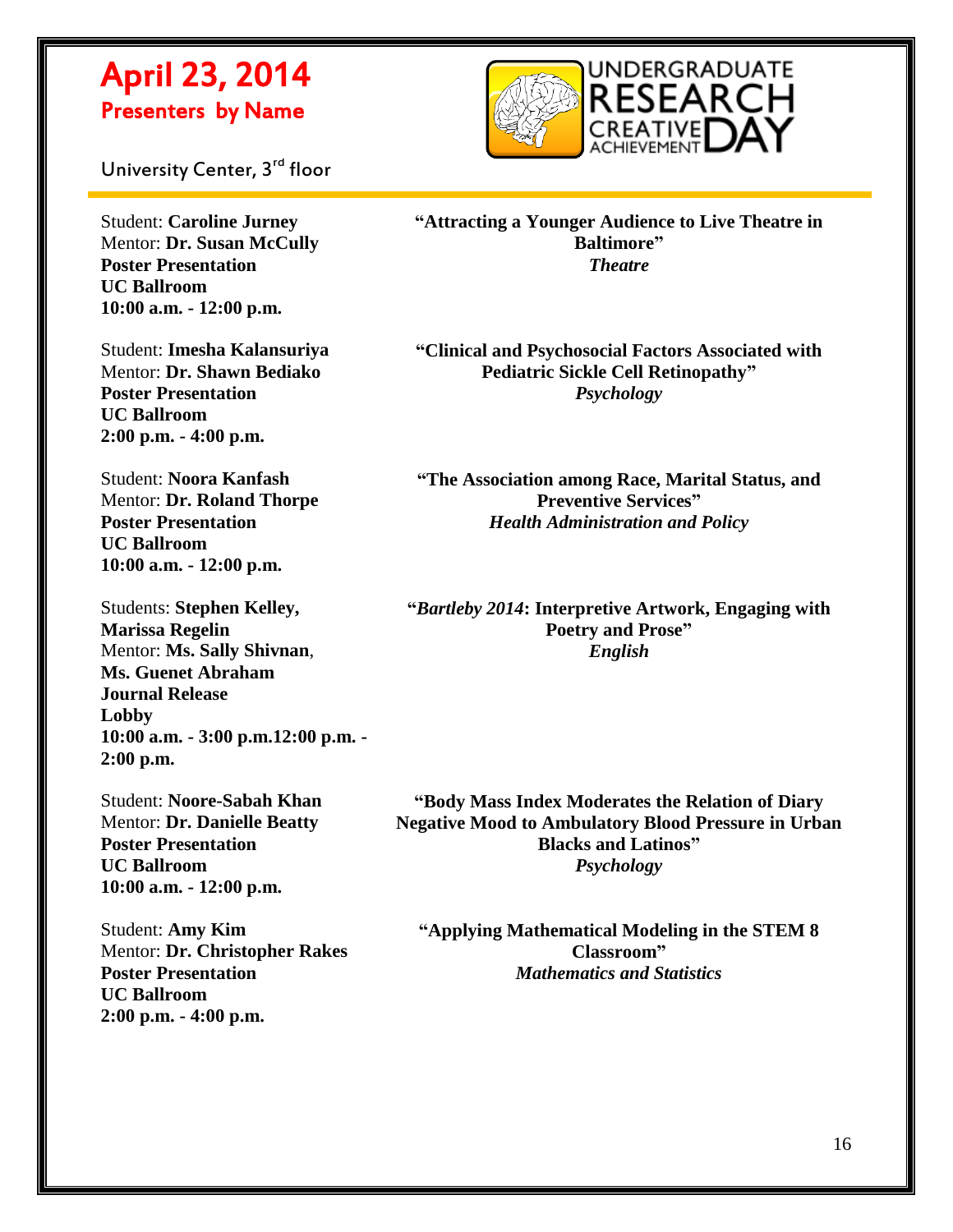

University Center, 3<sup>rd</sup> floor

 $\overline{a}$ 

Student: **Jin Kim** Mentor: **Dr. Kevin Omland Poster Presentation UC Ballroom 10:00 a.m. - 12:00 p.m.**

Student: **Gregory Klock** Mentor: **Dr. Linda Oliva Poster Presentation UC Ballroom 10:00 a.m. - 12:00 p.m.**

Student: **Omar Koita** Mentors: **Dr. Lasse Lindahl**, **Mr. Md. Shamsuzzaman Poster Presentation UC Ballroom 12:00 p.m. - 2:00 p.m.**

Student: **Sam Kott** Mentor: **Dr. Robin Barry Poster Presentation UC Ballroom 2:00 p.m. - 4:00 p.m.**

Student: **Valerie Koury** Mentor: **Dr. Lynnda Dahlquist Poster Presentation UC Ballroom 12:00 p.m. - 2:00 p.m.**

Student: **Sekar Kulandaivel** Mentor: **Mr. John Park Poster Presentation UC Ballroom 10:00 a.m. - 12:00 p.m.**

Student: **Robbin Lee** Mentor: **Dr. Fan Yang Poster Presentation UC Ballroom 2:00 p.m. - 4:00 p.m.**

**"Using Geolocators to Track Migratory Pathways of Orchard Orioles and Baltimore Orioles"** *Biological Sciences*

> **"Writing and Remembering History"** *History*

**"Analysis of Cell Cycle Proteins after Distortion of Ribosome Biogenesis"** *Biological Sciences*

**"Two Hearts Beat As One: A Study of Spouses' Agreement Regarding Disengaged and Engaged Communication Behavior"** *Psychology*

**"Gender Differences in Pain Tolerance and Pain Intensity among College Students"** *Psychology*

**"Alternative Control Paradigms for Remote-Controlled Helicopters"** *Computer Science and Electrical Engineering*

**"Reframing the Window of Chinese Society II: Contemporary Art of the Millennial Generation"** *Media and Communication Studies*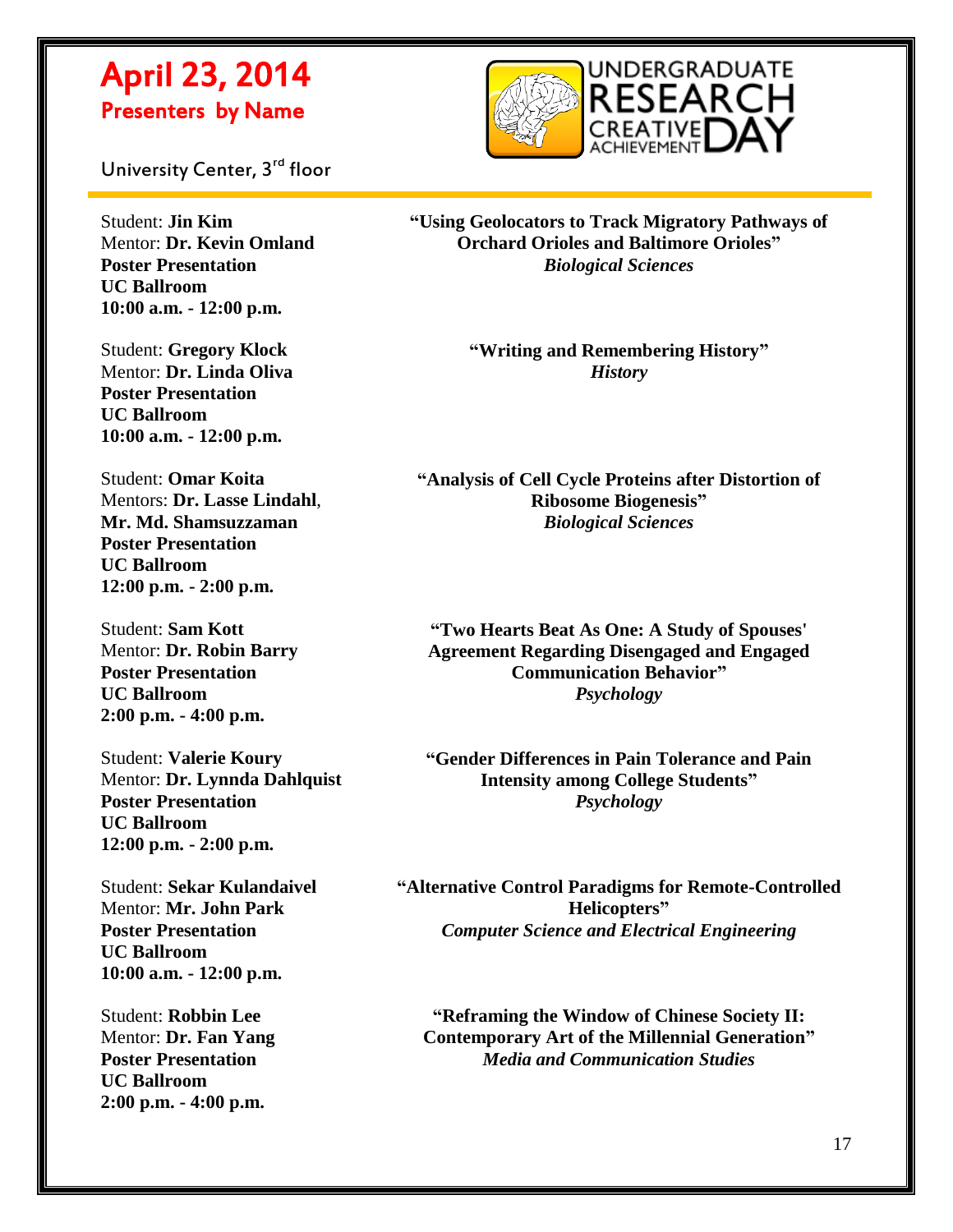

University Center, 3<sup>rd</sup> floor

Student: **May Li** Mentor: **Dr. Ian Thorpe Oral Presentation UC 310 11:45 a.m.**

 $\overline{a}$ 

**"Numerical Modeling of Lipid Biosynthesis in Microalgae"** *Biochemistry and Molecular Biology*

Student: **Lauren Lochocki** Mentor: **Dr. Tyson King-Meadows Poster Presentation UC Ballroom 12:00 p.m. - 2:00 p.m.**

**"Is the Voting Rights Act Still Necessary?: Attitudinal Support of Electoral Reform in a Post-Jim Crow Era"** *Political Science*

Student: **Justine Lottermoser** Mentors: **Dr. Laufey Amundadottir**, **Dr. Jason Hoskins Poster Presentation UC Ballroom 2:00 p.m. - 4:00 p.m.**

Student: **Gaurav Luthria** Mentor: **Dr. Bruce Johnson Poster Presentation UC Ballroom 12:00 p.m. - 2:00 p.m.**

Students: **Vanessa Mackley, Vani Ravichandran** Mentor: **Dr. Jennie Leach Poster Presentation UC Ballroom 2:00 p.m. - 4:00 p.m.**

Student: **Caitlyn Maczka** Mentor: **Ms. Effie Siegel Oral Presentation UC 312 11:30 a.m.**

**"Chromosome Conformation Capture in the chr13q22.1 Pancreatic Cancer Risk Locus"** *Chemistry and Biochemistry*

**"Structural Elucidation of RNA using Modern Energy Optimization Methods"** *Chemistry and Biochemistry*

**"Using a Microelectrode Array Plate to Induce Action Potentials in Neural Cells Affected by Alzheimer's Disease"** *Chemical, Biochemical, and Environmental Engineering*

**"Rogue Species Unleashed: Examining Non-Native Invasive Species, A Biological Problem With Socioeconomic Consequences"** *Biological Sciences*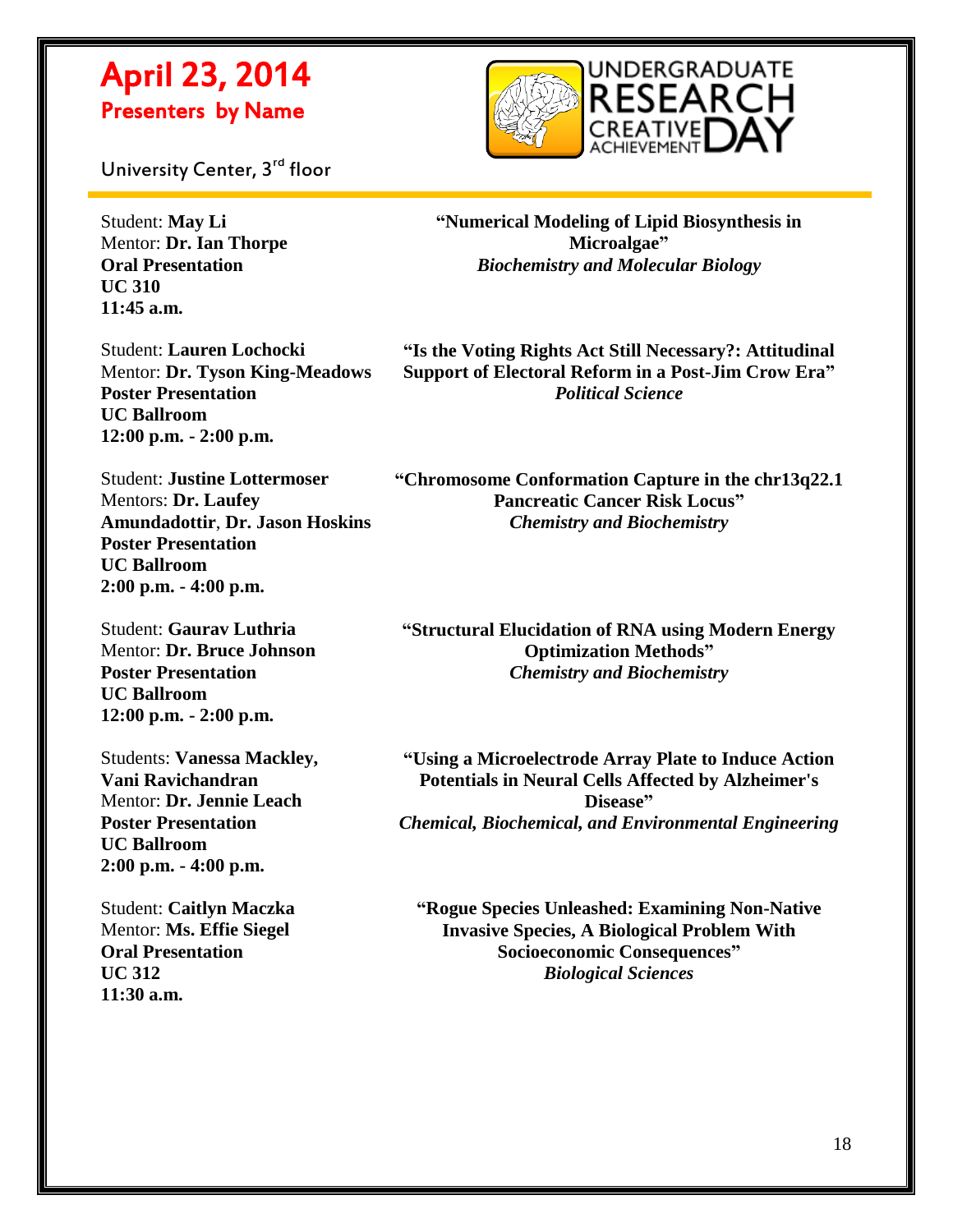

University Center, 3<sup>rd</sup> floor

 $\overline{a}$ 

Student: **Behnam Majd** Mentor: **Dr. Dwayne Arola Oral Presentation UC 310 1:45 p.m.**

Student: **Oleg Makarevich** Mentor: **Dr. Lasse Lindahl Poster Presentation UC Ballroom 10:00 a.m. - 12:00 p.m.**

Student: **Sarah Malesh** Mentor: **Dr. Cheryl North Poster Presentation UC Ballroom 2:00 p.m. - 4:00 p.m.**

Student: **John Malloy** Mentor: **Dr. Kevin Omland Poster Presentation UC Ballroom 2:00 p.m. - 4:00 p.m.**

Student: **Logan Masters** Mentor: **Dr. Linda Oliva Poster Presentation UC Ballroom 10:00 a.m. - 12:00 p.m.**

Student: **Kori McDonald** Mentor: **Dr. Joel Liebman Poster Presentation UC Ballroom 2:00 p.m. - 4:00 p.m.**

**"Fatigue of Dentin after Diamond Abrasive Bur Preparations"** *Mechanical Engineering*

**"An Analysis of the Function of L24 in the Ribosomal Complex"** *Biological Sciences*

**"Student Learning Objective: Relevant Ideas in Writing"** *English*

**"Using Nuclear Introns to Infer the Evolutionary History of a Vulnerable Australian Songbird, the Norfolk Island Robin"** *Bioinformatics and Computational Biology*

**"Vocabulary and Geographic Features Student Learning Objectives"** *History*

**"The Characterization of All Carbon Structures, C4, C5, and C6"** *Chemistry and Biochemistry*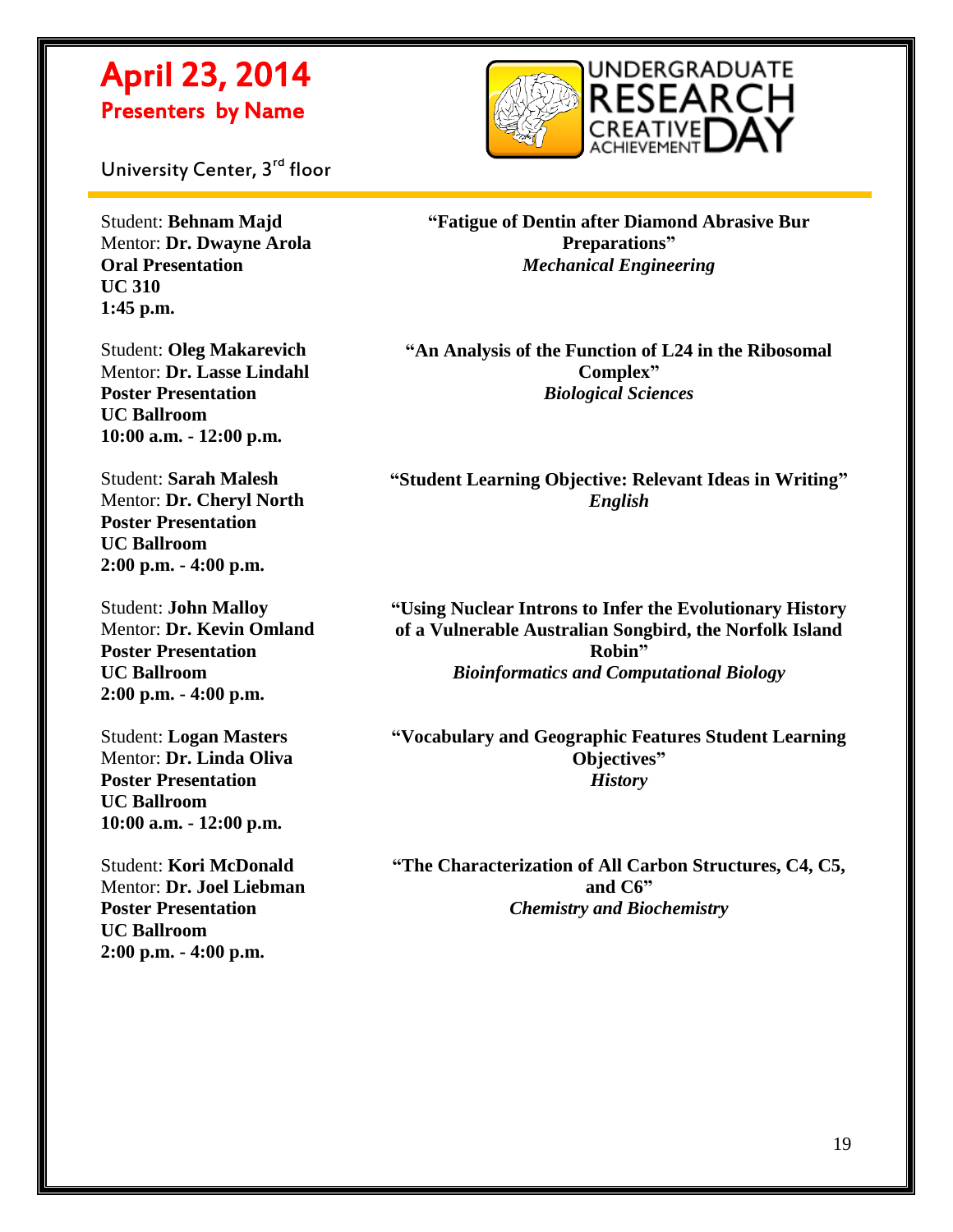

University Center, 3<sup>rd</sup> floor

 $\overline{a}$ 

Students: **Samantha McDonald, Joshua Dutterer** Mentors: **Dr. Amy Hurst**, **Dr. Shaun Kane Poster Presentation UC Ballroom 10:00 a.m. - 12:00 p.m.**

**"Tactile Tools for Educational Research"** *Information Systems*

Students: **Samantha McDonald, Jeremy Chang** Mentor: **Dr. Amy Hurst Poster Presentation UC Ballroom 12:00 p.m. - 2:00 p.m.**

Student: **Cara McGaughran** Mentor: **Ms. Esther Doyle Read Poster Presentation UC Ballroom 2:00 p.m. - 4:00 p.m.**

Student: **Leslie McNamara** Mentor: **Dr. Anne Rubin Oral Presentation UC 312 2:00 p.m.**

Students: **Amy Mickhael, Alex Woo, Abigail Matthews** Mentor: **Dr. Lynnda Dahlquist Poster Presentation UC Ballroom 10:00 a.m. - 12:00 p.m.**

Student: **Rajashree Mishra** Mentor: **Dr. Maricel Kann Oral Presentation UC 310 10:00 a.m.**

**"Usability of a Universal Jamming Gripper for Mobility Impairments"** *Information Systems*

**"Pottery Production Techniques of Ancient Greece"** *Ancient Studies*

**"The Law Won Over Big Money': Tom Watson and the Leo Frank Case"** *History*

**"Experience and Enjoyment of Videogames and Virtual Reality Distraction from Pain"** *Psychology*

**"Extraction of Interacting Orthologs from Literature"** *Bioinformatics and Computational Biology*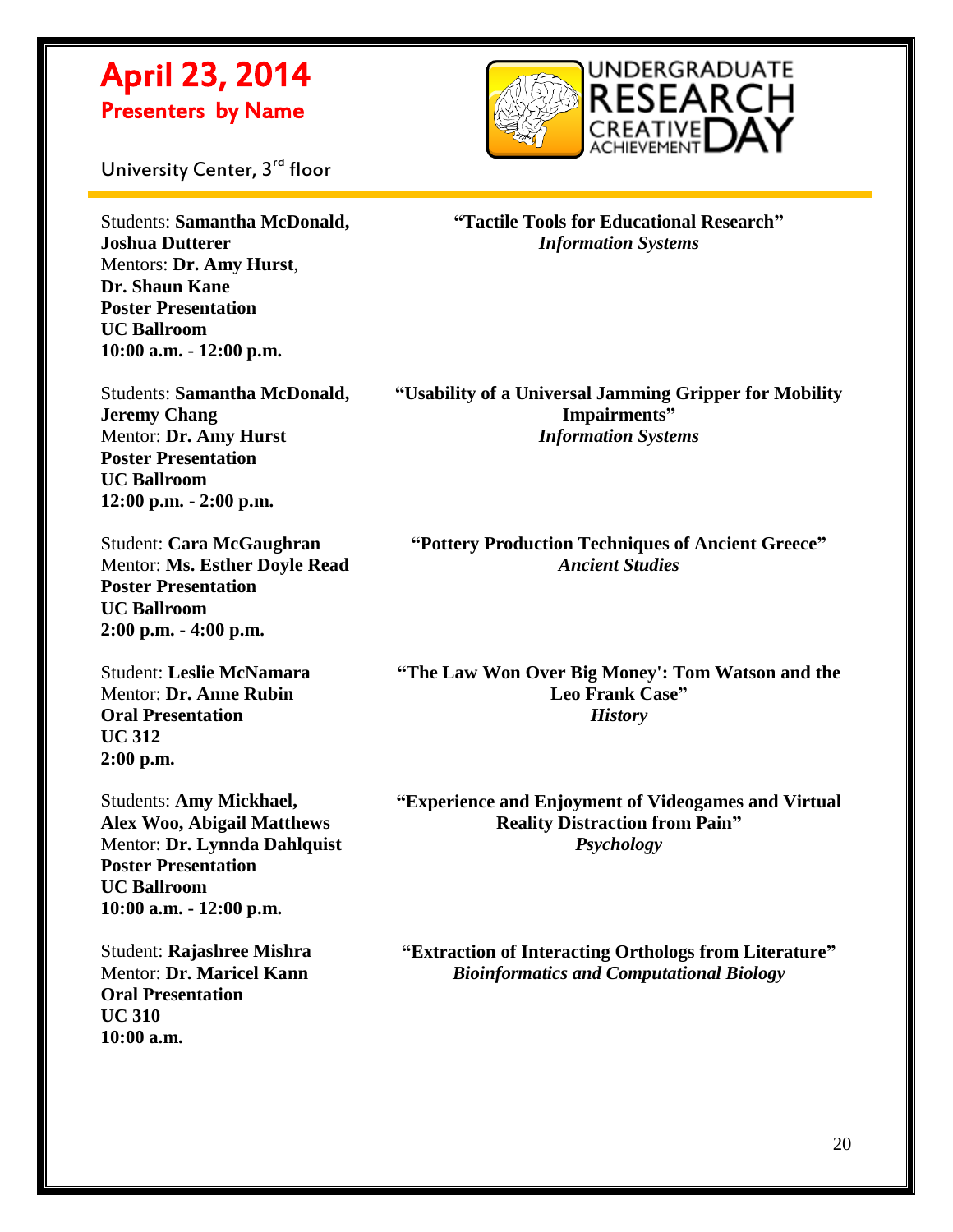

University Center, 3<sup>rd</sup> floor

 $\overline{a}$ 

Student: **Larry Morton** Mentor: **Dr. Gymama Slaughter Oral Presentation UC 310 2:30 p.m.**

Student: **Tim Mullaney** Mentor: **Dr. Ilsa Lottes Poster Presentation UC Ballroom 2:00 p.m. - 4:00 p.m.**

Student: **Danya Murali** Mentor: **Dr. Bradford Peercy Poster Presentation UC Ballroom 10:00 a.m. - 12:00 p.m.**

Student: **Steven Murcia** Mentor: **Dr. Ilsa Lottes Poster Presentation UC Ballroom 10:00 a.m. - 12:00 p.m.**

Student: **Jonathan Neal** Mentor: **Dr. Diane Alonso Oral Presentation UC 312 11:00 a.m. Poster Presentation UC Ballroom 12:00 p.m. - 2:00 p.m.**

Student: **Rebecca Neubauer** Mentor: **Dr. William LaCourse Poster Presentation UC Ballroom 12:00 p.m. - 2:00 p.m.**

**"Gold-Tip Nanoprobe Array Fabrication for Brain Characterization"** *Computer Science and Electrical Engineering*

**"Human Rights Violations in the Prison Industrial Complex"** *Sociology and Anthropology*

**"Calcium Waves in the Neuronal Dendrite: Signal for Cellular Learning"** *Mathematics and Statistics*

**"United States Immigration Policy and Violations of Human Rights"** *Sociology and Anthropology*

**"Empathy Reconceptualized as a Dynamic Skillset"** *Social Work*

**"Development of a Real World Screening Method for Nutraceuticals Using DSA-TOF"** *Chemistry and Biochemistry*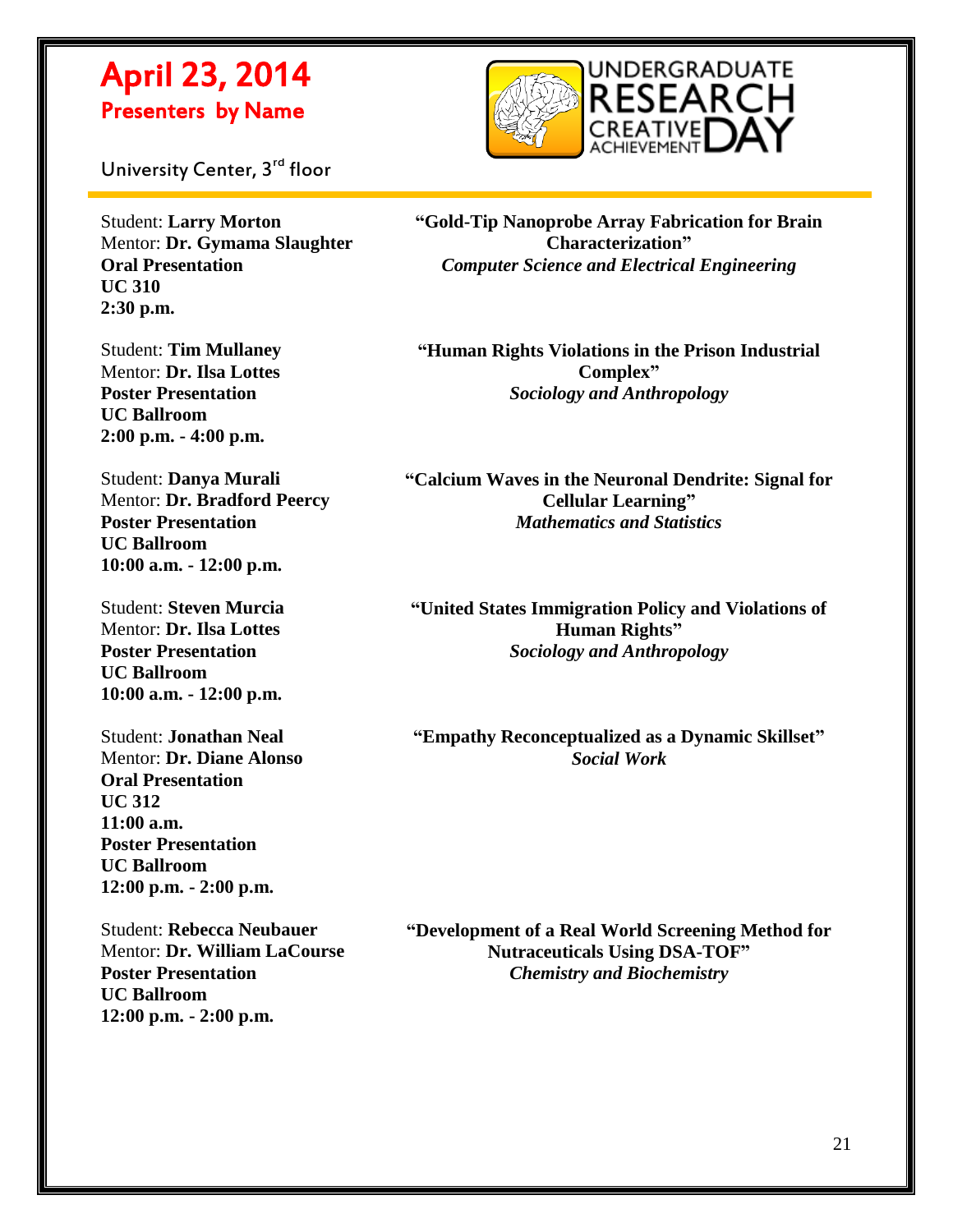

University Center, 3<sup>rd</sup> floor

Student: **David Nicholson** Mentor: **Dr. Ivan Erill Poster Presentation UC Ballroom 2:00 p.m. - 4:00 p.m.**

 $\overline{a}$ 

Student: **Akua Nimarko** Mentor: **Dr. Weihong Lin Poster Presentation UC Ballroom 12:00 p.m. - 2:00 p.m.**

Student: **Allyson Norris** Mentor: **Dr. Linda Oliva Poster Presentation UC Ballroom 10:00 a.m. - 12:00 p.m.**

Student: **Chisom Nwaneri** Mentor: **Dr. Stephen Mathai Poster Presentation UC Ballroom 12:00 p.m. - 2:00 p.m.**

Student: **Maeva Nyandjo** Mentor: **Dr. Suzanne Ostrand-Rosenberg Poster Presentation UC Ballroom 12:00 p.m. - 2:00 p.m.**

Students: **Priyanka Ochaney, Mehnaz Ali Khan, Parsa Khosravian, Jeanice Hwang** Mentors: **Dr. Jeff Leips**, **Ms. Mariann Gabrawy Poster Presentation UC Ballroom 10:00 a.m. - 12:00 p.m.**

**"Identifying Regulatory Sequences in Metagenomic Samples via Parallelized Search Algorithms and Permutation Analysis"** *Biological Sciences*

**"Expression Profile of Putative Receptors involved in Xenobiotics Detection in Mouse Olfactory Epithelium"** *Biological Sciences*

**"Improving Students' Argumentative Writing Skills Using Informational Texts"** *History*

**"The Minimal Important Difference in the Borg Dyspnea Score for Patients with Pulmonary Arterial Hypertension"** *Biological Sciences*

**"The Oxidative Stress Response Transcription Factor Nrf2 Does Not Affect BM Progenitor Cell Differentiation into MDSC"** *Biological Sciences*

> **"Increasing Percent Survival of Drosophila melanogaster"** *Biological Sciences*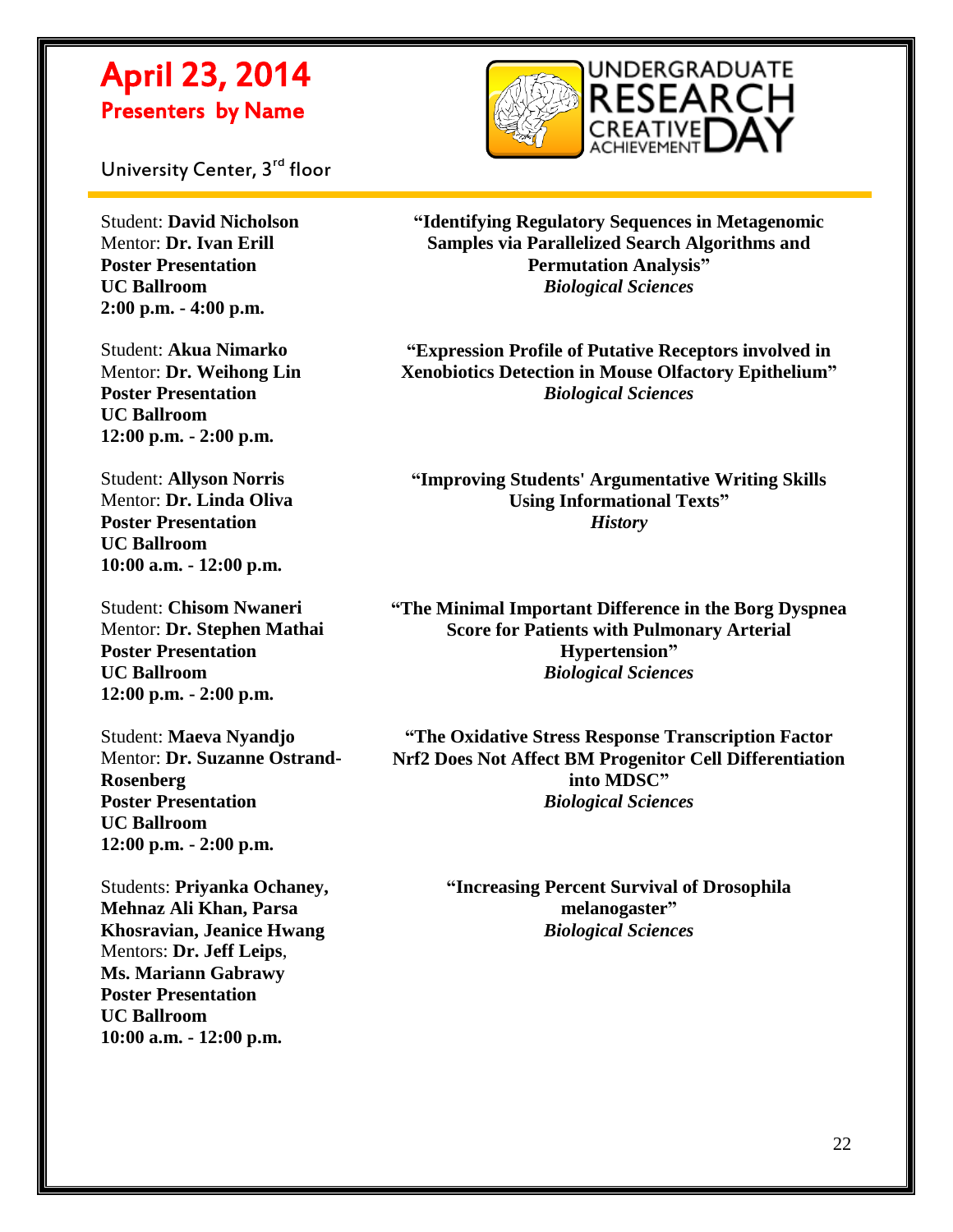

University Center, 3<sup>rd</sup> floor

 $\overline{a}$ 

Student: **Joyce Ohiri** Mentor: **Dr. Angela Brodie Oral Presentation UC 310 2:45 p.m.**

Student: **Oseogie Okojie** Mentor: **Dr. Lasse Lindahl Poster Presentation UC Ballroom 10:00 a.m. - 12:00 p.m.**

Students: **Uchenna Okoro, Royce E. Onyimba** Mentor: **Dr. Katherine Seley-Radtke Poster Presentation UC Ballroom 12:00 p.m. - 2:00 p.m.**

Student: **Elelbin Ortiz** Mentor: **Dr. Phyllis Robinson Oral Presentation UC 310 3:15 p.m.**

Students: **Kwadwo Owusu-Boaitey, Nnamdi Edokobi** Mentor: **Dr. Laundette Jones Poster Presentation UC Ballroom 10:00 a.m. - 12:00 p.m.**

Student: **John Papanikos** Mentor: **Dr. Paul Smith Poster Presentation UC Ballroom 2:00 p.m. - 4:00 p.m.**

**"Characterizing the AC1-Exemestane Resistant Cell Line in Estrogen-Dependent Breast Cancer"** *Biological Sciences*

**"An Analysis of SecM-induced Ribosomal Pausing in**  *Escherichia coli***"** *Biological Sciences*

**"Flexible Guanine Nucleobase Inhibitors of the HIV-1 Nucleocapsid Protein NCp7"** *Biochemistry and Molecular Biology*

**"Determining the Role of Melanopsin C-tail in Deactivation and Trafficking Using Chimeric Constructs"** *Biochemistry and Molecular Biology*

**"Examining the RANK-L Inhibitor as a Potential Chemopreventative in BRCA1 Mutant Mouse Models"** *Biological Sciences*

**"Synthesis of a New Potential Inhibitor of the Hepatitis C Virus Helicase"** *Chemistry and Biochemistry*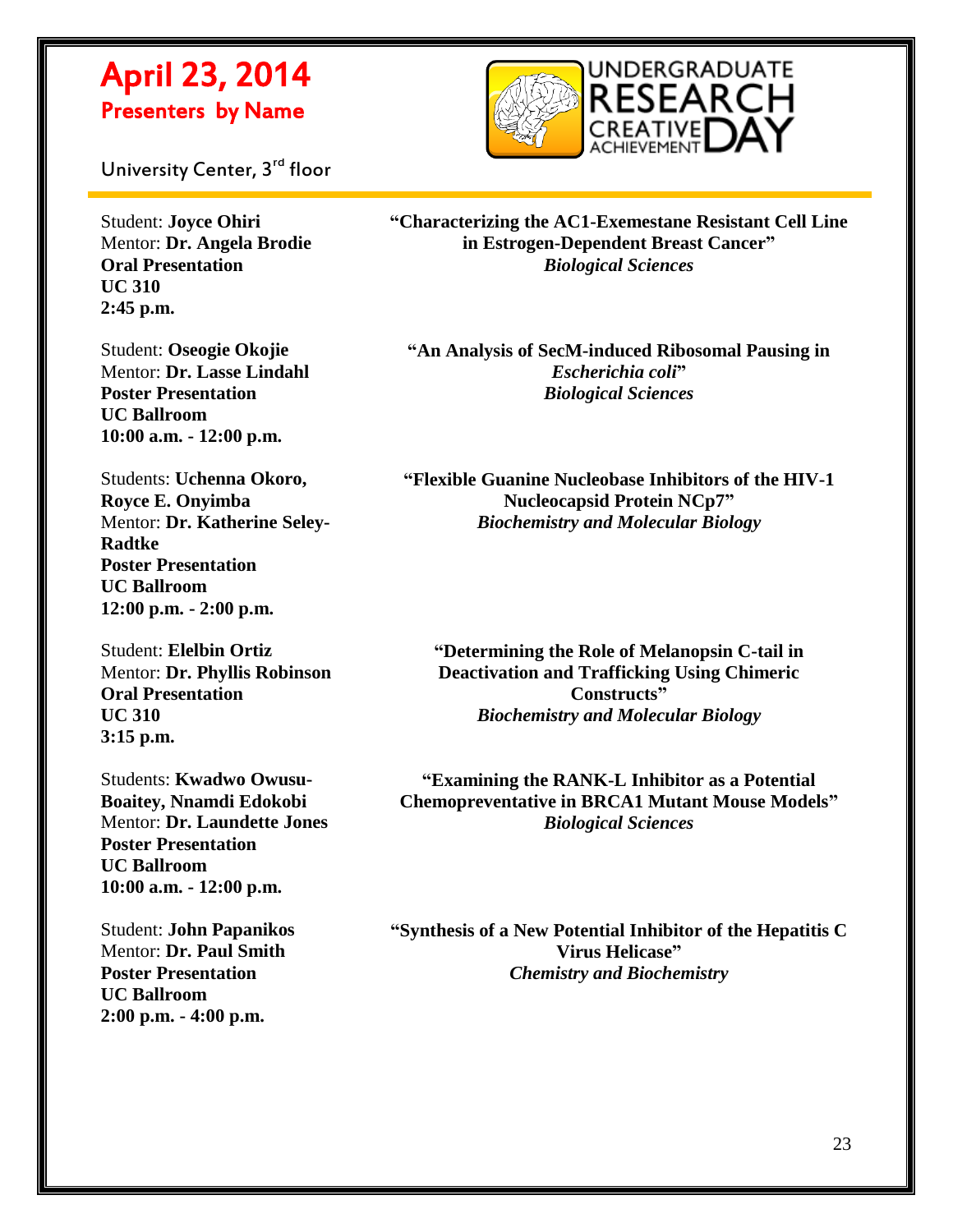

University Center, 3<sup>rd</sup> floor

 $\overline{a}$ 

Student: **Clarence Pascual** Mentor: **Dr. Lasse Lindahl Poster Presentation UC Ballroom 10:00 a.m. - 12:00 p.m.**

Student: **Hinali Patel** Mentor: **Dr. Susan Sonnenschein Poster Presentation UC Ballroom 2:00 p.m. - 4:00 p.m.**

Student: **Heather Perry** Mentor: **Ms. Esther Doyle Read Poster Presentation UC Ballroom 12:00 p.m. - 2:00 p.m.**

Student: **Timothy Pillsbury** Mentor: **Dr. Michael Hayden Poster Presentation UC Ballroom 2:00 p.m. - 4:00 p.m.**

Student: **Alexander Pilon** Mentor: **Dr. Diane Alonso Poster Presentation UC Ballroom 12:00 p.m. - 2:00 p.m.**

Students: **Timothy Potteiger, William Heckert** Mentors: **Dr. E.F.Charles LaBerge**, **Dr. John Pinkston Poster Presentation UC Ballroom 10:00 a.m. - 12:00 p.m.**

**"The Diversity of Ribosomal Protein Function"** *Biological Sciences*

**"Children's Views about How Math Is Used by Themselves and Others"** *Psychology*

**"Building Egypt's Pyramid: A Lithic Past"** *Ancient Studies*

**"Using Quasi-Phase Matching for Enhanced Terahertz Generation"** *Physics*

**"Empathy Scores of Alcoholics and Non-Alcoholics"** *Psychology*

**"Autonomous Capacitor Bank Controller: A Means for Distribution Line Voltage Regulation"** *Computer Science and Electrical Engineering*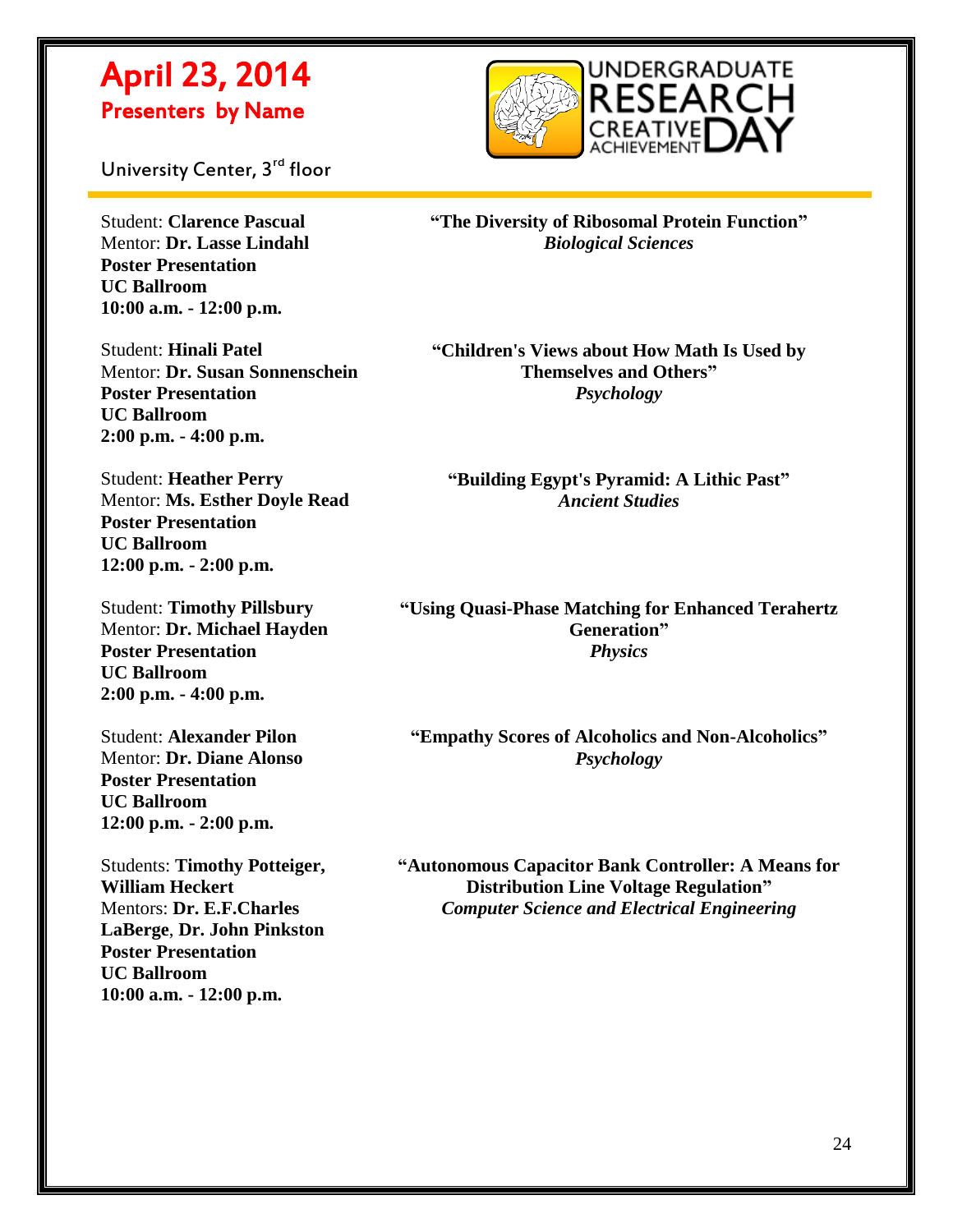

University Center, 3<sup>rd</sup> floor

 $\overline{a}$ 

Student: **Munanchu Poudel** Mentor: **Dr. Stephen Miller Poster Presentation UC Ballroom 10:00 a.m. - 12:00 p.m.**

Student: **Ryan Price** Mentor: **Dr. Jonathan Singer Poster Presentation UC Ballroom 2:00 p.m. - 4:00 p.m.**

Student: **Alec Pulianas** Mentor: **Dr. Tinoosh Mohsenin Poster Presentation UC Ballroom 10:00 a.m. - 12:00 p.m.**

Student: **Elizabeth Quinones** Mentor: **Dr. Christopher Rakes Poster Presentation UC Ballroom 10:00 a.m. - 12:00 p.m.**

Student: **Nicolas Quizon** Mentor: **Dr. Sebahattin Cirak Poster Presentation UC Ballroom 2:00 p.m. - 4:00 p.m.**

Student: **Catina Ramis** Mentor: **Dr. Jonathan Singer Poster Presentation UC Ballroom 12:00 p.m. - 2:00 p.m.**

Student: **Rosalind Ramsey** Mentor: **Dr. Christopher Hennigan Poster Presentation UC Ballroom 12:00 p.m. - 2:00 p.m.**

**"The Role of Polycomb Genes in the Development of**  *Volvox carteri***"** *Biological Sciences*

**"Increasing Success in Honors Chemistry"** *Chemistry and Biochemistry*

**"Hardware Implementation of Support Vector Machine Learning Algorithm for Personalized Seizure Detection using EEG Signal"** *Computer Science and Electrical Engineering*

> **"Dance Literacy"** *Dance*

**"Diagnosis in the First View: Dropped-Head Congenital Muscular Dystrophy Caused by de novo Mutation in the**  *Lamin A/C* **Gene"** *Biochemistry and Molecular Biology*

**"The Correlation between Aural Musicianship and Accuracy of Instrumental Music Playing"** *Music*

**"Carbon Monoxide Analysis in the Baltimore Area"** *Chemical, Biochemical, and Environmental Engineering*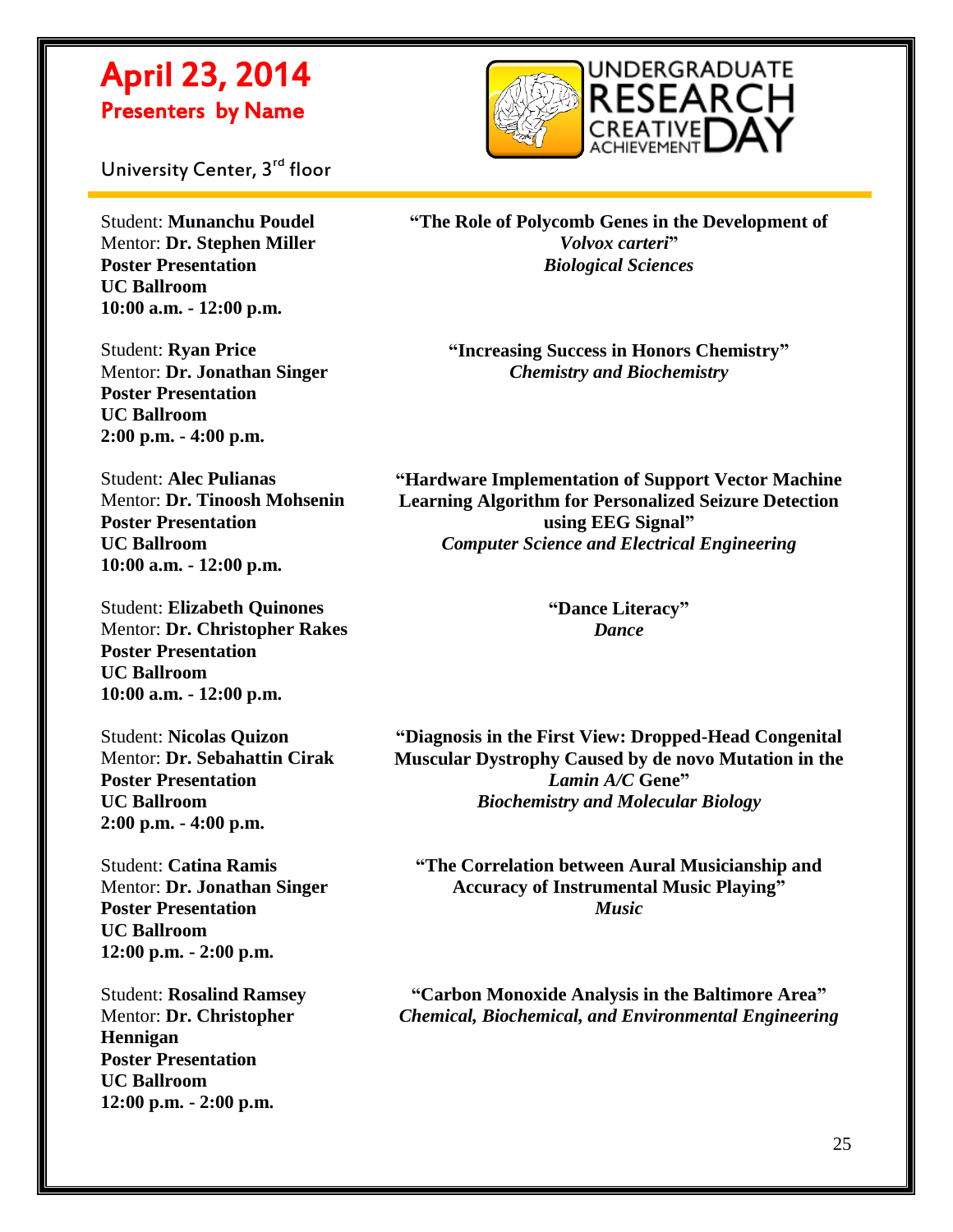

University Center, 3<sup>rd</sup> floor

 $\overline{a}$ 

Student: **Muhed Rana** Mentor: **Dr. Jason Kestner Oral Presentation Engineering 023 11:15 a.m.**

Student: **Casey Rezac** Mentor: **Dr. Christopher Murphy** 

**Poster Presentation UC Ballroom 10:00 a.m. - 12:00 p.m.**

Student: **William Rice** Mentor: **Dr. David Mitch Oral Presentation UC 312 1:15 p.m.**

Student: **Donald Richardson** Mentor: **Dr. Bradford Peercy Poster Presentation UC Ballroom 2:00 p.m. - 4:00 p.m.**

Student: **David Rivas** Mentor: **Dr. Markos Georganopoulos Poster Presentation UC Ballroom 2:00 p.m. - 4:00 p.m.**

Students: **Amy Rizkallah, James Han** Mentor: **Dr. Richard Karpel Poster Presentation UC Ballroom 10:00 a.m. - 12:00 p.m.**

**"Increase in Efficiency for Noise Cancelling in a Spin-qubit Array"** *Physics*

**"Do People with Antisocial Personality Disorder Engage in Different Patterns of Abuse than Other Partner Violent Men?"** *Psychology*

**"The Evolution of Trades and Occupations in Industrial England"** *Economics*

**"Development of a Cell Migration Model to Characterize Clustered Movements"** *Mathematics and Statistics*

**"Determining the Degree of Radiative Deceleration of Blazar Jets Due to Inverse Compton Scattering from Seed Photons in Molecular Torus"** *Physics*

**"The Search for DNA Binding Sites on Crotamine through Protein Chemical Modifications"** *Biochemistry and Molecular Biology*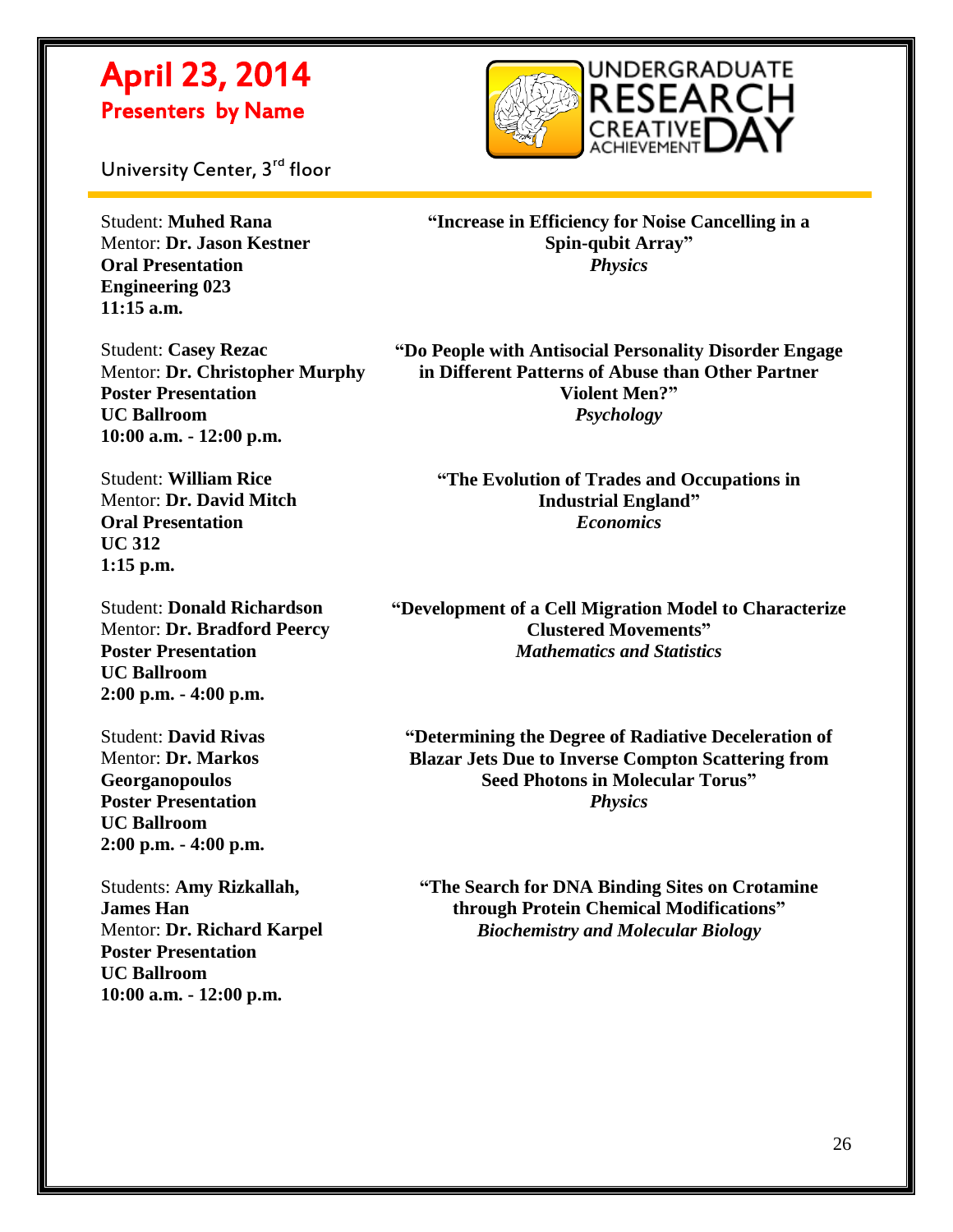

University Center, 3<sup>rd</sup> floor

Student: **Dustin Roddy** Mentor: **Dr. Kathy Bryan Film Presentation Engineering 023 2:45 p.m.**

 $\overline{a}$ 

Student: **Patrick Roderick** Mentor: **Dr. Marie desJardins Poster Presentation UC Ballroom 12:00 p.m. - 2:00 p.m.**

Students: **Nicholas Rogers, Victoria Taylor** Mentor: **Dr. Mark Marten Oral Presentation UC 310 1:00 p.m.**

Student: **Nicole Ryan** Mentor: **Dr. Jonathan Singer Poster Presentation UC Ballroom 10:00 a.m. - 12:00 p.m.**

Student: **Adam Rybczynski** Mentor: **Dr. Jeff Leips Poster Presentation UC Ballroom 10:00 a.m. - 12:00 p.m.**

Student: **Becca Scharf** Mentor: **Dr. Jamie Trevitt Poster Presentation UC Ballroom 10:00 a.m. - 12:00 p.m.**

Student: **Alicia Serrato** Mentor: **Dr. Linda Baker Poster Presentation UC Ballroom 10:00 a.m. - 12:00 p.m.**

**"A Perspective of BMX Culture in Baltimore"** *American Studies*

**"Retention of Computing Majors"** *Computer Science and Electrical Engineering*

**"Production and Characterization of Aspergillus nidulans Mutants for Increased Protein Secretion"** *Chemical, Biochemical, and Environmental Engineering*

**"Reading Tables and Graphs in the Science Classroom"** *Chemistry and Biochemistry*

**"Functional Response of Parasitoid Wasps to Host Density: Implications for Density Dependent Selection"** *Biological Sciences*

**"Investigating the Association between Having A Same Sex Relationship and Self Reported Health in Europe"** *Health Administration and Policy*

**"College Students' Reading Comprehension Monitoring of Lexical and Semantic Violations in Think Aloud and Response Time"** *Psychology*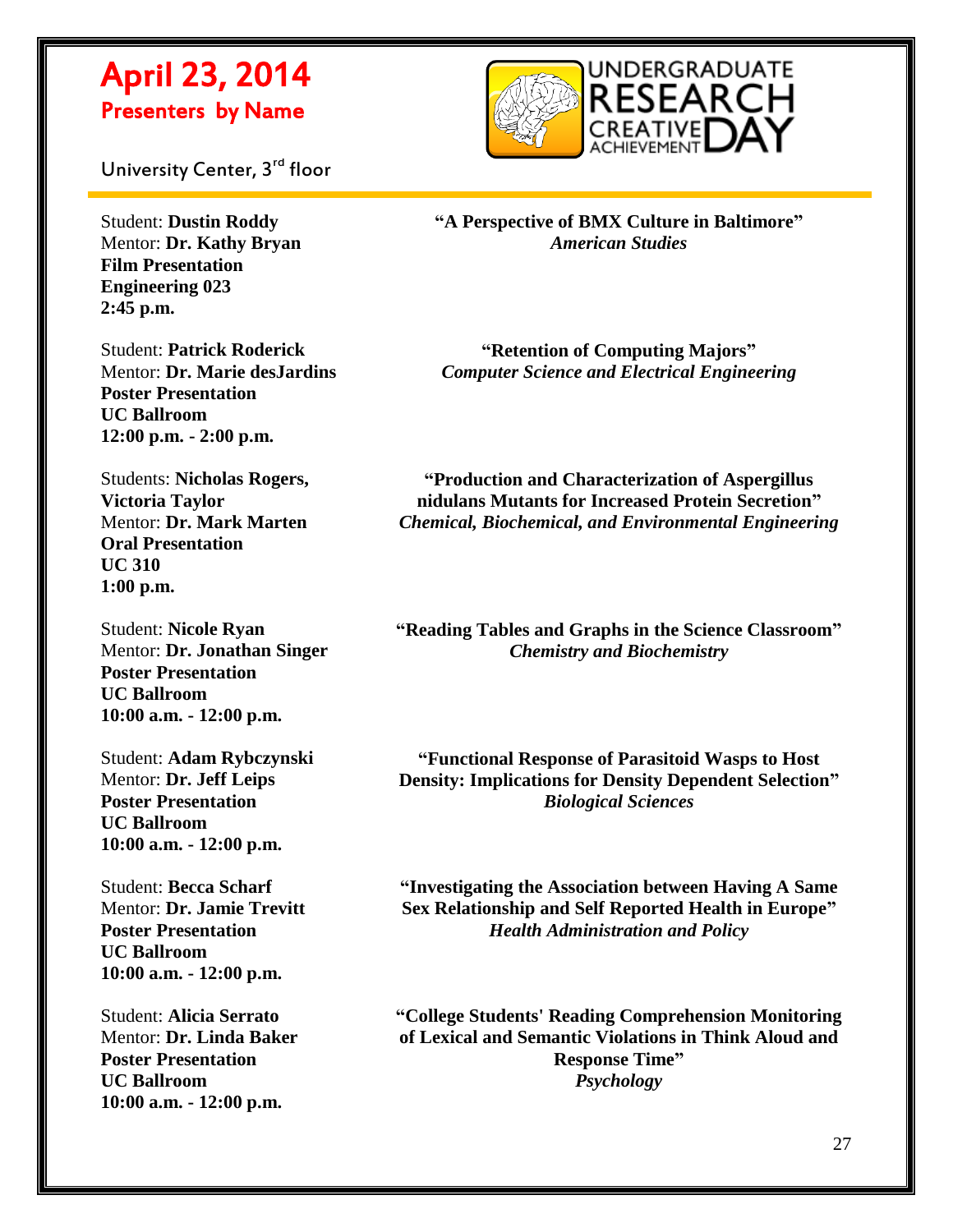

 $\overline{a}$ 



Student: **Michelle Seu** Mentor: **Dr. Michael Summers Poster Presentation UC Ballroom 12:00 p.m. - 2:00 p.m.**

**"Investigation of Dimerization Mechanisms in the Simian Immunodeficiency Virus 5'-Untranslated Region"** *Chemistry and Biochemistry*

Student: **Ian Shaffer** Mentor: **Dr. William LaCourse Poster Presentation UC Ballroom 12:00 p.m. - 2:00 p.m.**

Student: **Apurva Shah** Mentor: **Dr. Lee Blaney Oral Presentation UC 310 10:30 a.m.**

Student: **Christian Sias** Mentor: **Dr. Anthony Johnson Poster Presentation UC Ballroom 12:00 p.m. - 2:00 p.m.**

Student: **Caleb Simmons** Mentor: **Dr. Ivan Erill Oral Presentation UC 310 1:30 p.m.**

Student: **LaTonya Simon** Mentor: **Dr. Nancy Fossett Poster Presentation UC Ballroom 2:00 p.m. - 4:00 p.m.**

Student: **Callison Sims** Mentor: **Dr. Jonathan Singer Poster Presentation UC Ballroom 12:00 p.m. - 2:00 p.m.**

**"A Multifaceted Approach for the Analysis of Electronic Cigarettes using DSA-TOF and Headspace GC-MS"** *Chemistry and Biochemistry*

**"Removal of Moxifloxacin from Wastewater by Adsorption onto Activated Carbon"** *Chemical, Biochemical, and Environmental Engineering*

**"Examining the Photoluminescence and Band Gap Energy of Gallium Arsenide (GaAs)"** *Physics*

**"Hungry Monsters: A Computational Model for the Evolution of Metabolic Gene Regulation"** *Mathematics and Statistics*

**"ROS Mediators Control E-cadherin Expression in Drosophila Prohemocytes"** *Biological Sciences*

**"Mathematics Instruction in Mendelian Genetics"** *Biological Sciences*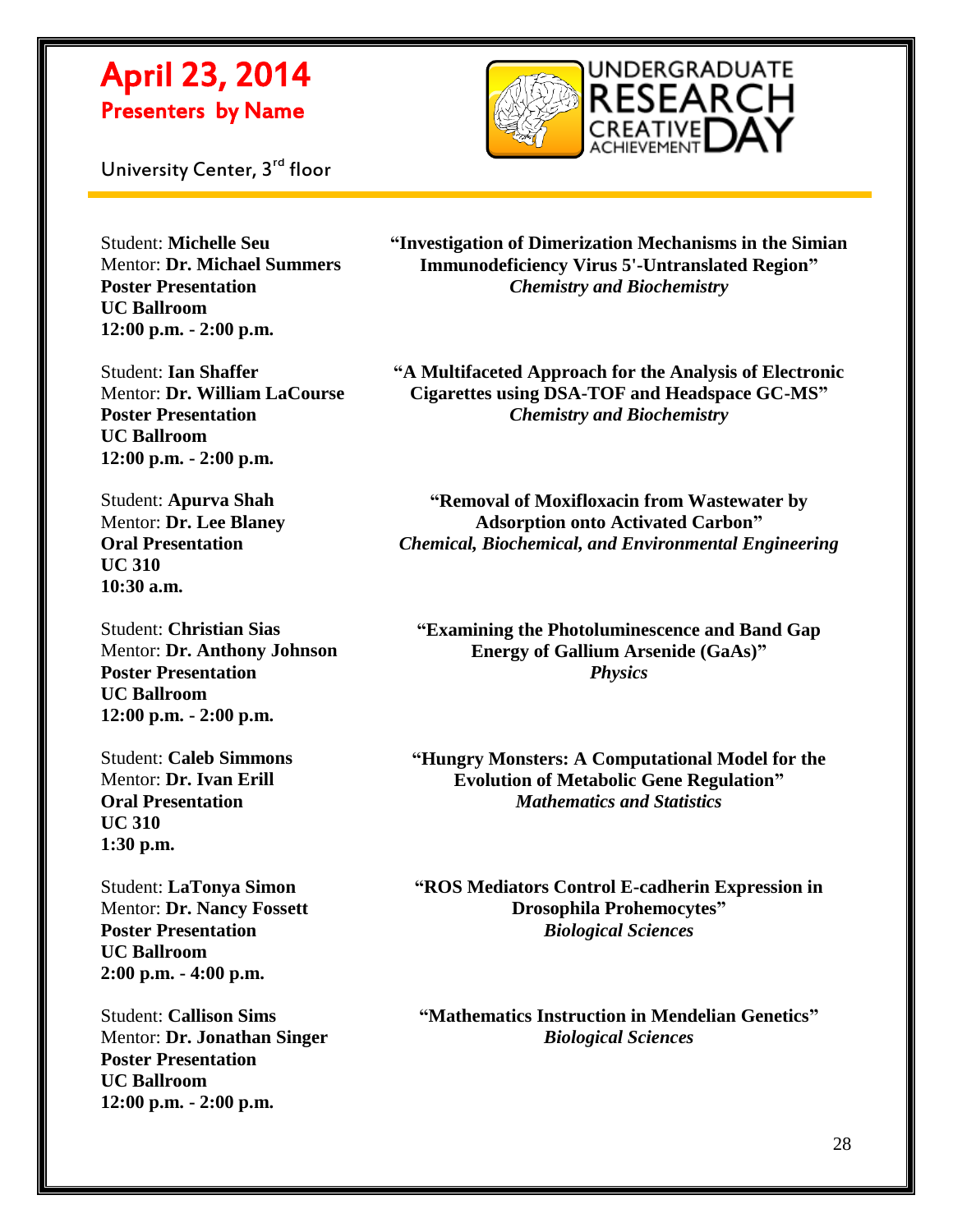

University Center, 3<sup>rd</sup> floor

 $\overline{a}$ 

Students: **Pranjal Singh, Dominick DiMercurio II** Mentor: **Dr. Bradford Peercy**, **Professor Michelle Starz-Gaiano, Mentor Poster Presentation UC Ballroom 10:00 a.m. - 12:00 p.m.**

Student: **Alexandra Slepushkina** Mentor: **Ms. Esther Doyle Read Poster Presentation UC Ballroom 2:00 p.m. - 4:00 p.m.**

Students: **Eric Sluder, Nicole Whewell** Mentors: **Dr. E.F. Charles LaBerge**, **Dr. Fow-Sen Choa Poster Presentation UC Ballroom 10:00 a.m. - 12:00 p.m.**

Student: **Sebastian Snowberger** Mentor: **Dr. Lee Blaney Oral Presentation UC 310 10:15 a.m.**

Student: **Amanda Sockriter** Mentor: **Dr. Cheryl North Poster Presentation UC Ballroom 10:00 a.m. - 12:00 p.m.**

Students: **Joshua Standiford, Daniel Abid** Mentor: **Mr. Richard Wilson Oral Presentation Engineering 023 1:00 p.m.**

**"A Simplified Mathematical Model to Predict Activation of Migration of Drosophila Egg Chamber Border Cells"** *Mathematics and Statistics*

> **"Plain Ware Artifacts from Israel"** *Ancient Studies*

**"Design of a Non-invasive, Low-cost Brain-Computer Interface to Communicate Emotional State"** *Computer Science and Electrical Engineering*

**"Identification of Potent Transformation Products of Fluoroquinolone Antibiotics Formed during Water Treatment"** *Chemical, Biochemical, and Environmental Engineering*

**"The Impact of Free Writing on Formal Writing Assignments"** *English*

**"Anticipatory Ethics in Engineering Regarding the Future of Powered Exoskeletons for Social, Explorative, and Military Use"** *Philosophy*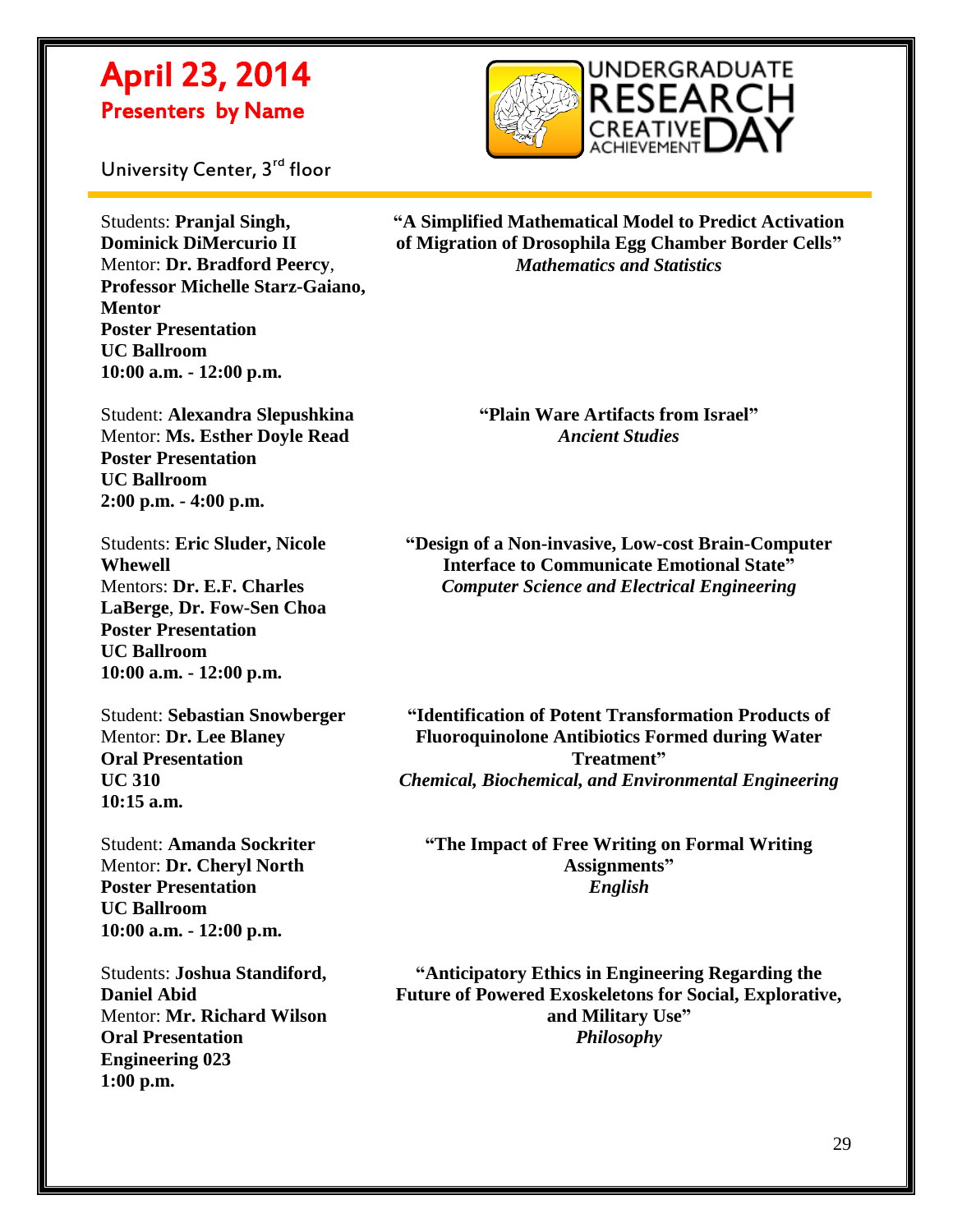

University Center, 3<sup>rd</sup> floor

 $\overline{a}$ 

Student: **Natalie Steenrod** Mentor: **Dr. Katherine Seley-Radtke Poster Presentation UC Ballroom 10:00 a.m. - 12:00 p.m.**

Student: **Nicholas Stewart** Mentor: **Dr. Ivan Erill Poster Presentation UC Ballroom 10:00 a.m. - 12:00 p.m.**

Student: **Stephanie Stookey** Mentor: **Dr. Yantao Li Poster Presentation UC Ballroom 12:00 p.m. - 2:00 p.m.**

Student: **Suejane Tan** Mentor: **Dr. William LaCourse Poster Presentation UC Ballroom 2:00 p.m. - 4:00 p.m.**

Student: **Ke (Coco) Tang** Mentor: **Dr. Brigid Starkey Film Presentation Engineering 023 10:15 a.m.**

Student: **Devin Taylor** Mentor: **Dr. Ron Marchelletta Oral Presentation UC 312 11:15 a.m.**

Student: **Doris Taylor** Mentor: **Dr. Weihong Lin Poster Presentation UC Ballroom 10:00 a.m. - 12:00 p.m.**

**"Targeting the Nucleocapsid Protein of HIV-1 (NCp7) with Nucleobase Flexibility"** *Chemistry and Biochemistry*

**"Using Structural Parameters in Transcription Factor Binding Site Prediction"** *Computer Science and Electrical Engineering*

**"Optimization of Triacylglycerol Production in C. zofingiensis and Enzyme-based Conversion for Biodiesel Production"** *Biological Sciences*

**"Optimization and Exploration of Sampling Methods Affecting Ionization Efficiency for Direct Sample Analysis (DSA)"** *Biological Sciences*

**"From the Lion's Mouth: the Syrian Refugee Crisis from a Jordanian Perspective"** *Political Science*

**"The Effect of Microgravity on the Intestinal Tight Junction Proteins"** *Chemistry and Biochemistry*

> **"Effect of Irritant Exposure on Mice"** *Biological Sciences*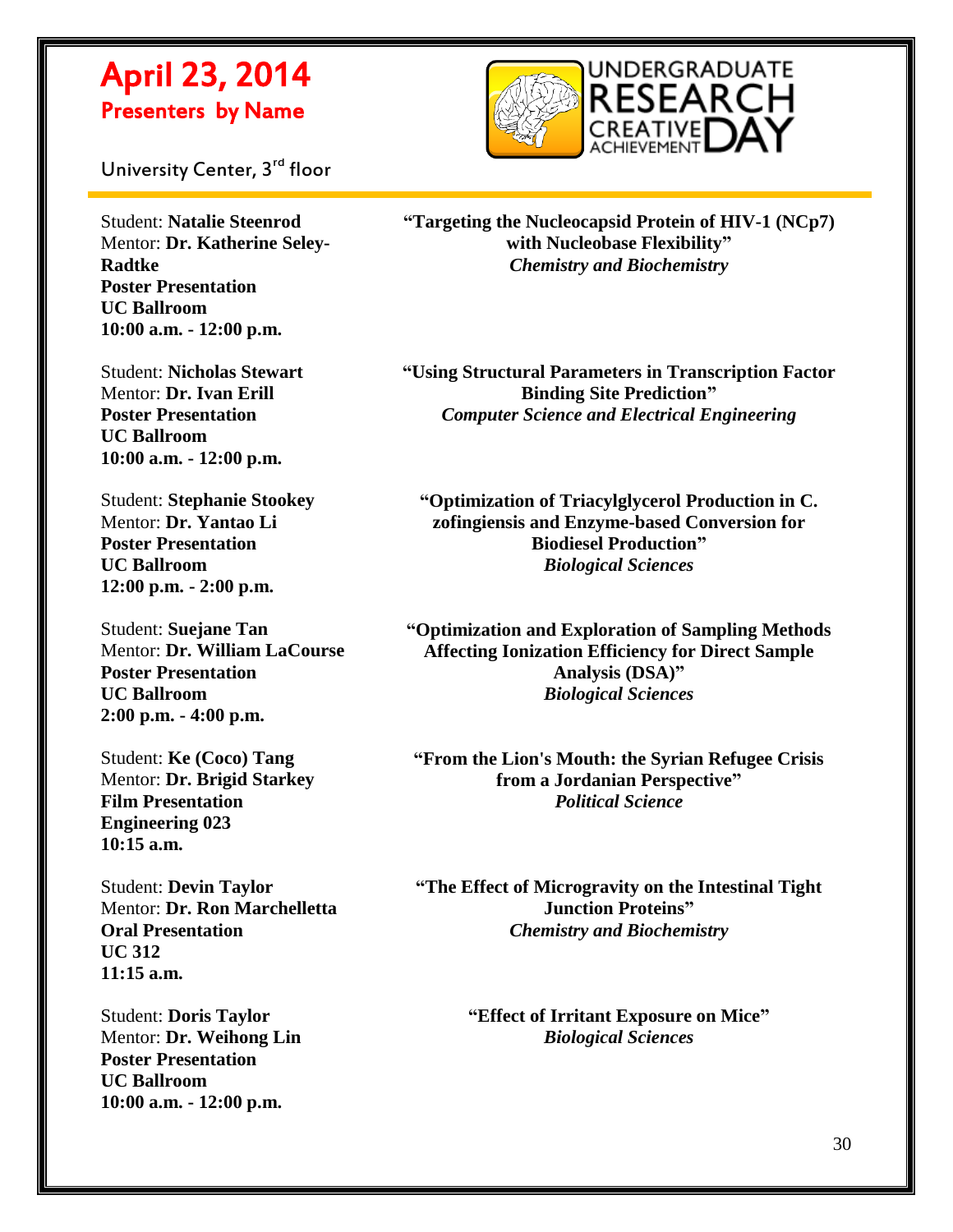

University Center, 3<sup>rd</sup> floor

 $\overline{a}$ 

Students: **James Taylor, Kedar Perkins** Mentor: **Dr. William LaCourse Oral Presentation UC 310 2:00 p.m.**

**"Characterizing Extractables in Polymers"** *Chemistry and Biochemistry*

Students: **Tenji Tembo, Michael Bishoff, Nicholay Topin** Mentors: **Dr. Marie DesJardins**, **Dr. James MacGlashan Oral Presentation Engineering 023 2:30 p.m.**

Student: **Blossom Tewelde** Mentor: **Dr. Steven Munger Poster Presentation UC Ballroom 12:00 p.m. - 2:00 p.m.**

Student: **Patricia Timi** Mentor: **Dr. Patricio O'Donnell Poster Presentation UC Ballroom 10:00 a.m. - 12:00 p.m.**

Student: **Thanhlong Tran** Mentor: **Dr. Jeff Leips Poster Presentation UC Ballroom 10:00 a.m. - 12:00 p.m.**

Student: **Phoebe Tsoi** Mentor: **Dr. Marie-Christine Daniel Poster Presentation UC Ballroom 12:00 p.m. - 2:00 p.m.**

**"Creating Extended Temporal Actions through State Abstraction Techniques"** *Computer Science and Electrical Engineering*

**"Identification of a Novel Alternatively-spliced mRNA Isoform of the Human Taste Receptor TAS1R3"** *Biochemistry and Molecular Biology*

**"Comparison of Electrophysiological Biomarkers in Rodents and Humans under Acute and Chronic NMDA Receptor Antagonism"** *Biological Sciences*

**"Dietary Restriction and the Effects of the Syndecan Gene on Lifespan in Drosophila"** *Biological Sciences*

**"Synthesis of Dendritic System for the Delivery of Chemotherapeutic Agents"** *Biochemistry and Molecular Biology*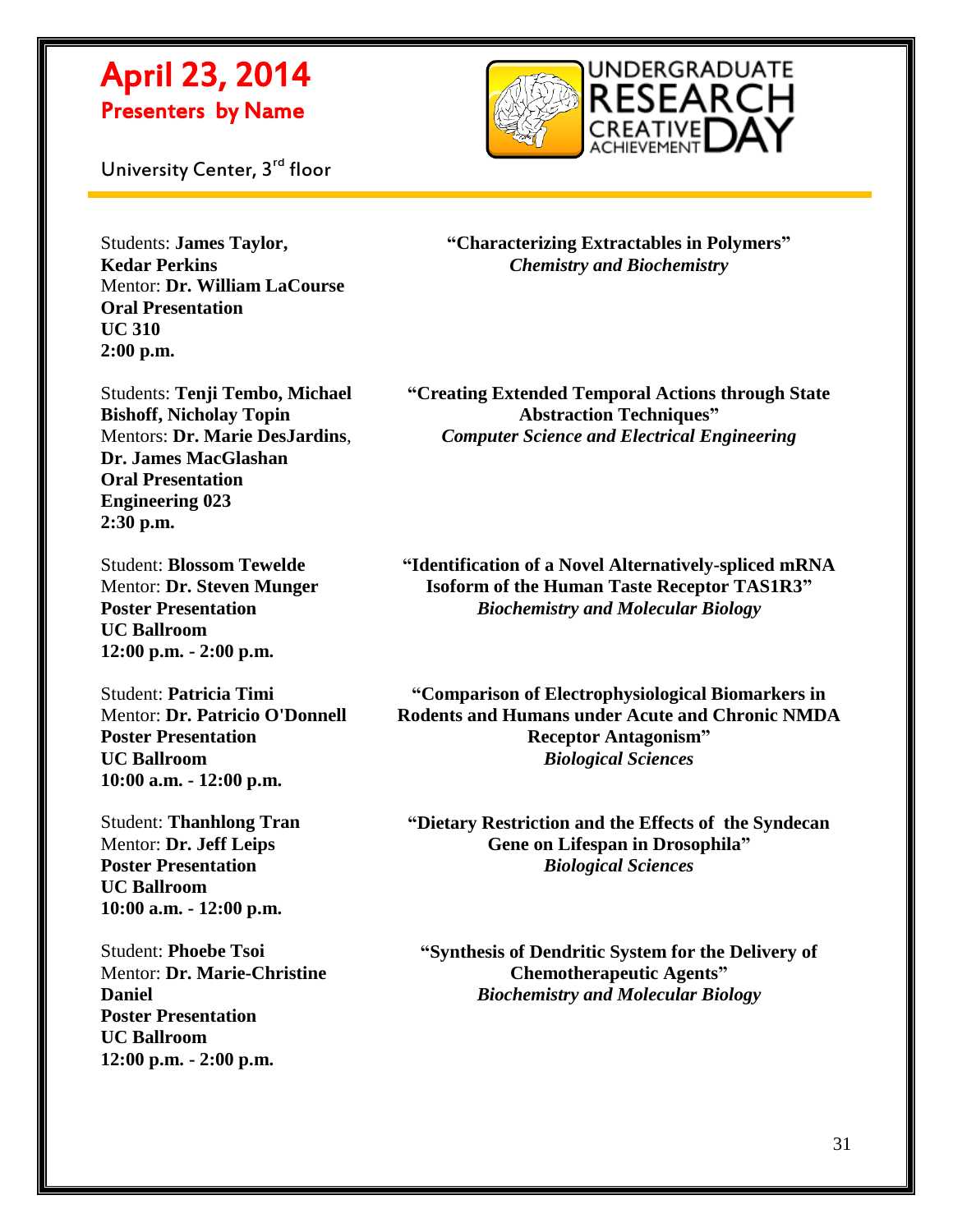

University Center, 3<sup>rd</sup> floor

Student: **Carlos Turcios** Mentor: **Dr. Ilsa Lottes Poster Presentation UC Ballroom 10:00 a.m. - 12:00 p.m.**

 $\overline{a}$ 

Student: **Danielle Tyson** Mentor: **Dr. Weihong Lin Poster Presentation UC Ballroom 2:00 p.m. - 4:00 p.m.**

Student: **Krizia-Ivana Udquim** Mentor: **Dr. Brenda Schroeder Poster Presentation UC Ballroom 10:00 a.m. - 12:00 p.m.**

Student: **Michael Valerino** Mentor: **Dr. Christopher Hintz Poster Presentation UC Ballroom 12:00 p.m. - 2:00 p.m.**

Student: **Kathy Vu Nan Zhou** Mentor: **Dr. Charissa Cheah Poster Presentation UC Ballroom 10:00 a.m. - 12:00 p.m.**

Student: **Mashhood Wani** Mentor: **Dr. W. Keith Jones Oral Presentation UC 310 11:15 a.m.**

Student: **William Weeks** Mentor: **Dr. Linda Oliva Poster Presentation UC Ballroom 10:00 a.m. - 12:00 p.m.**

**"Capital Stigma: Fundamental Human Rights Violations of Transgender Persons in the Baltimore-Washington Metropolitan Area"** *Sociology and Anthropology*

**"Characterization of Microvillous Cell Function in the Murine Main Olfactory Epithelium"** *Biological Sciences*

**"Detection and Discrimination of Botrytis Species Using Quantitative Polymerase Chain Reactions Melting Curve Analysis"** *Biological Sciences*

**"Development of an Inexpensive, Portable Seawater pCO2 Analyzer for Estuarine Waters"** *Chemical, Biochemical, and Environmental Engineering*

**"Chinese Immigrant and European American Mothers' Parenting Beliefs: A Cultural Understanding of Parental Control"** *Psychology*

**"The Role of Adiponectin in High-Fat Mediated Cardioprotective Programs"** *Biochemistry and Molecular Biology*

**"Student Learning Outcomes for the Social Studies Middle School Classroom"** *History*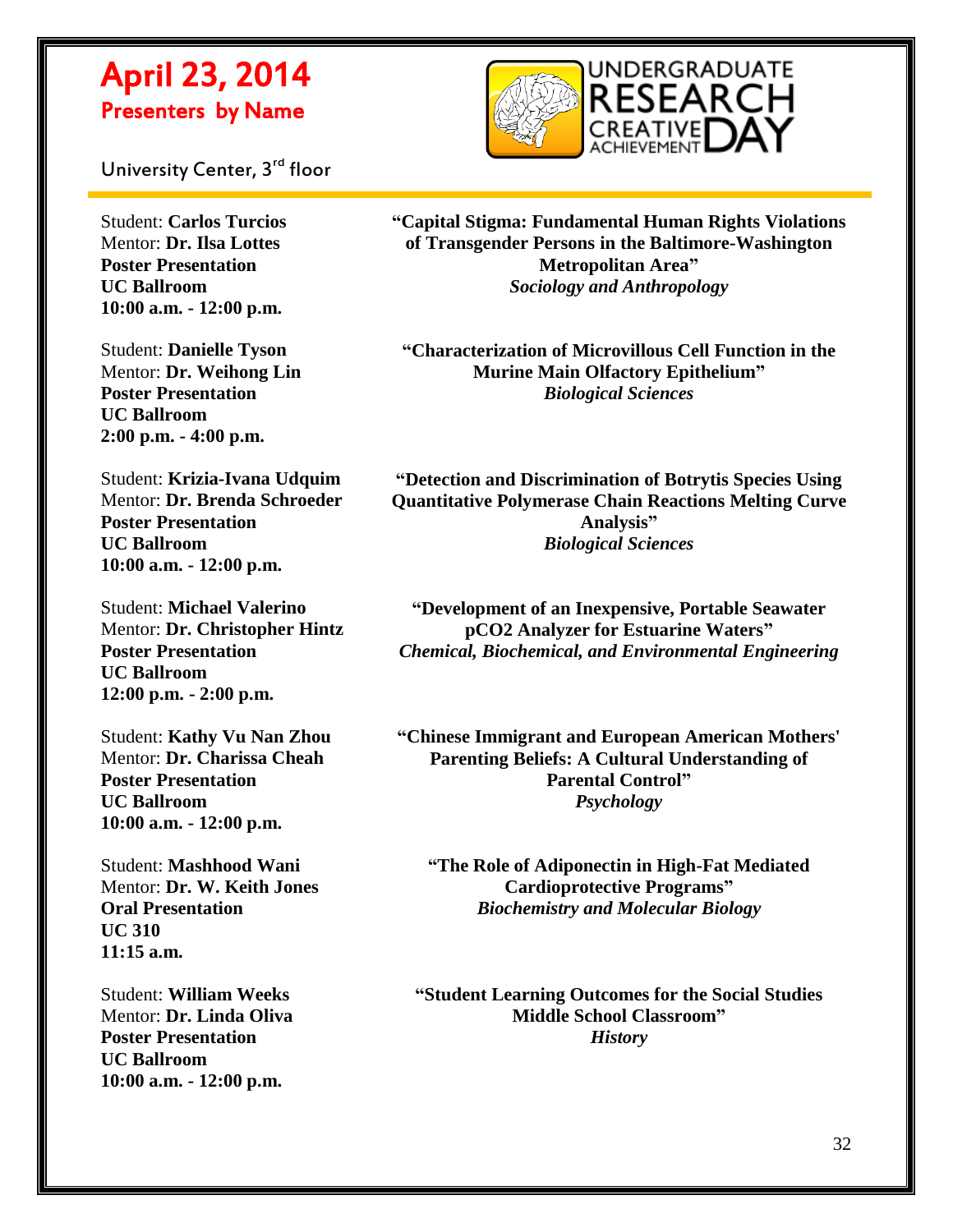

University Center, 3<sup>rd</sup> floor

 $\overline{a}$ 

Students: **Ann Marie Weideman, Bilal Moiz** Mentors: **Dr. Bradford Peercy**, **Dr. Michelle Starz-Gaiano Poster Presentation UC Ballroom 12:00 p.m. - 2:00 p.m.**

Student: **Paul Weisko** Mentor: **Dr. Kate Brown Oral Presentation UC Ballroom 2:00 p.m. - 4:00 p.m.**

Student: **Bianca West** Mentor: **Dr. Mariano Sto. Domingo Poster Presentation UC Ballroom 10:00 a.m. - 12:00 p.m.**

Student: **Charles White** Mentor: **Dr. Bernard Lohr Poster Presentation UC Ballroom 12:00 p.m. - 2:00 p.m.**

Students: **Caleb Williams, Hannah Korangkool** Mentor: **Mr. Doug Hamby Artistic Performance Presentation FA 317 10:30 a.m.**

Student: **Jennie Williams** Mentor: **Dr. Michelle Stefano Oral Presentation UC 312 10:45 a.m.**

**"Asymmetric Activation Patterns: The Impact of Extracellular Geometry on the Distribution of Signaling Molecules"** *Mathematics and Statistics*

**"Do the Posters Match the Writings: Russian Civil War Leaders' Writings and Propaganda Posters"** *History*

**"Are College Women's Perceptions of Women Influenced by Skin Tone and Body Size?"** *Psychology*

> **"Determining Song Output in Song Birds"** *Biological Sciences*

> > **"I'm Here"** *Dance*

**"A Regular Gig: Understanding the Benefits of Open Mic Performance"** *American Studies*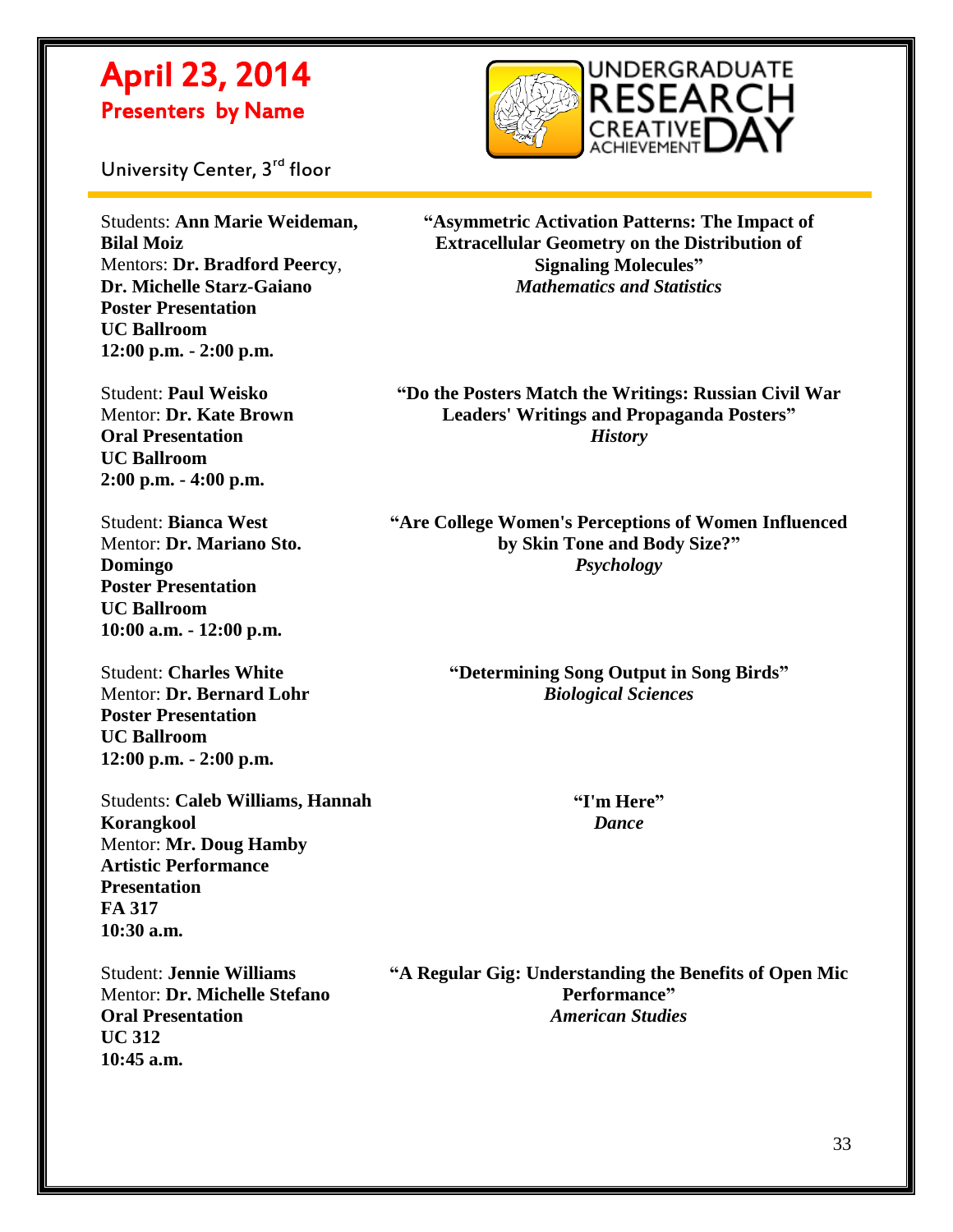

University Center, 3<sup>rd</sup> floor

 $\overline{a}$ 

Student: **Lacey Wilson** Mentor: **Dr. Michelle Scott Oral Presentation UC 312 2:30 p.m.**

Student: **Pauline Xu** Mentor: **Dr. Elsa Garcin Poster Presentation UC Ballroom 12:00 p.m. - 2:00 p.m.**

Student: **Keerthi Yarlagadda** Mentor: **Dr. Linda Baker Poster Presentation UC Ballroom 10:00 a.m. - 12:00 p.m.**

Student: **Saiah Yates** Mentor: **Dr. Jeff Leips Poster Presentation UC Ballroom 12:00 p.m. - 2:00 p.m.**

Student: **Tamerat Yilma** Mentor: **Dr. William LaCourse Poster Presentation UC Ballroom 10:00 a.m. - 12:00 p.m.**

Student: **Joyce Yoon** Mentor: **Dr. Jonathan Singer Poster Presentation UC Ballroom 10:00 a.m. - 12:00 p.m.**

Students: **Ezzedine Zaatari, Jesse Johnson** Mentor: **Dr. Lark Claassen Poster Presentation UC Ballroom 10:00 a.m. - 12:00 p.m.**

**"The Addy Walker Stories: Studies of Enslaved Black Girlhood"** *History*

**"Mechanism of Post-Translational Modification of Glyceraldehyde-3-Phosphate-Dehydrogenase by Dithiolethione Compounds"** *Biochemistry and Molecular Biology*

**"Comprehension Monitoring of College Students Reading Inconsistent Texts in Think Aloud and Response Time Protocols"** *Psychology*

**"The Great Escape: The Effects of Medication and Age on Drosophila Strength"** *Biological Sciences*

**"The Quantification of Phospholipids in Cell Growth Media"** *Chemistry and Biochemistry*

**"Improving Scientific Writing through Basic Writing Skills and Scaffolding"** *Chemistry and Biochemistry*

> **"Monitoring Cell Growth throughout the**  *Chlamydomonas reinhardtii* **Cell Cycle"** *Biological Sciences*